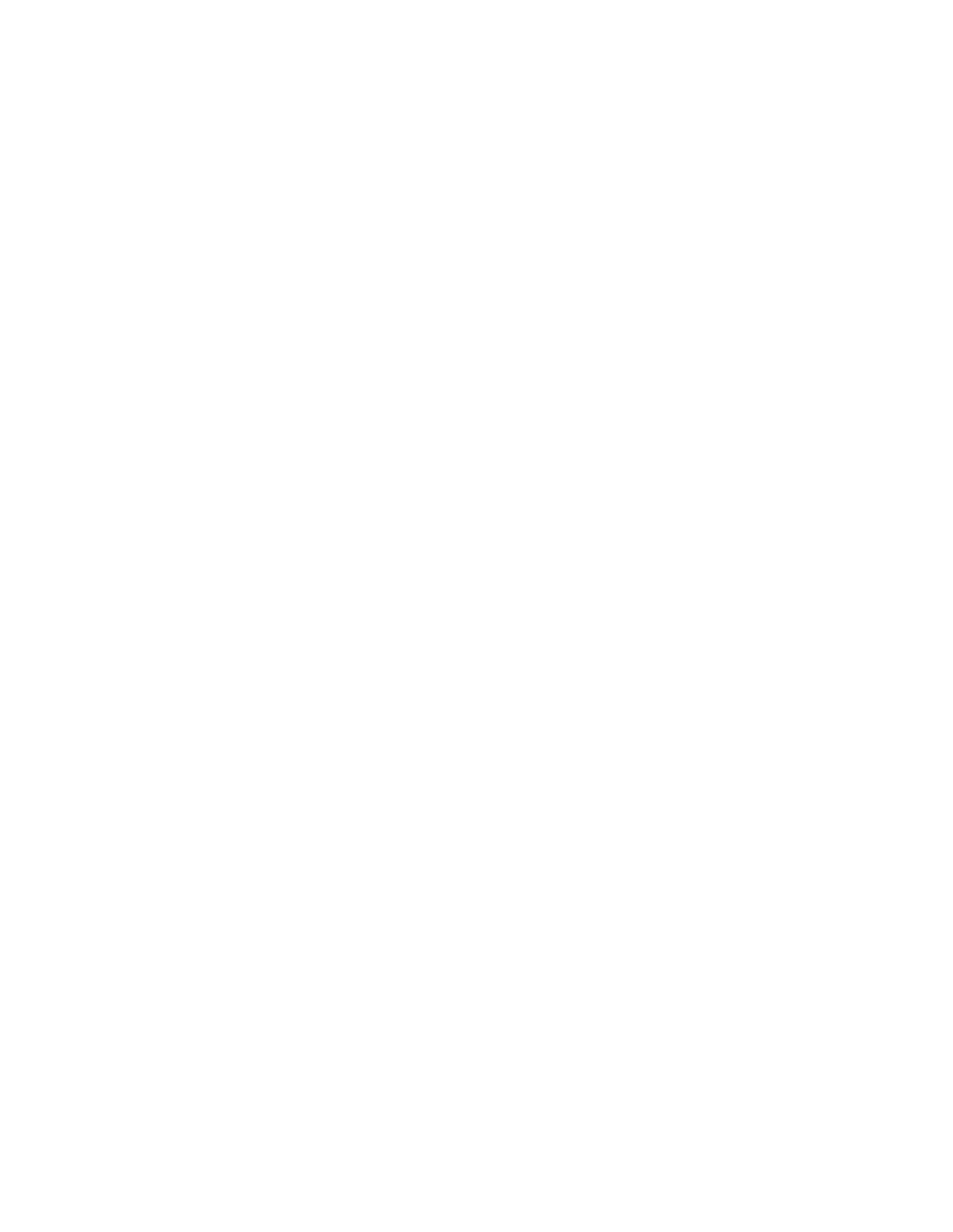### **BURKE, Justice.**

[¶1] In these consolidated appeals, David Dale Baker challenges the district court's denial of his motion to correct an illegal sentence. He also claims that the district court erred when it did not grant him access to e-mail correspondence between the Wyoming Department of Corrections and the Wyoming Public Defender's Office. Having considered his claims and contentions, we will affirm the district court's decisions.

#### *ISSUES*

[¶2] In Docket No. S-10-0229, Mr. Baker states the issues as follows:

1. The rule of *Apprendi* is applicable where the consecutive sentence Appellant received is beyond the statutory maximum, and was not presented to the jury for the enhancement of the sentence.

2. It was a violation of the Constitution where Appellant was sentenced with, but did not receive any notice that he was being charged with, nor was he convicted by the jury of a cumulative crime.

3. The Court could not sentence Appellant to a consecutive sentence where there is no statutory authority to do so.

4. The Double Jeopardy Clause was violated as the sentences Appellant received were required to merge where conviction of the underlying felony was required in order to convict and impose a sentence for child endangerment.

In Docket No. S-10-0230, Mr. Baker lists three issues:

1. It was clear error for the Court to deny Appellant access to the Court by ruling the Court had no jurisdiction to order the Wyoming Honor Farm to produce documents in its possession relating to Appellant.

2. Pursuant to Wyoming law Appellant has a Constitutional right to any and all documents referencing and identifying him in the possession of the Wyoming Department of Corrections.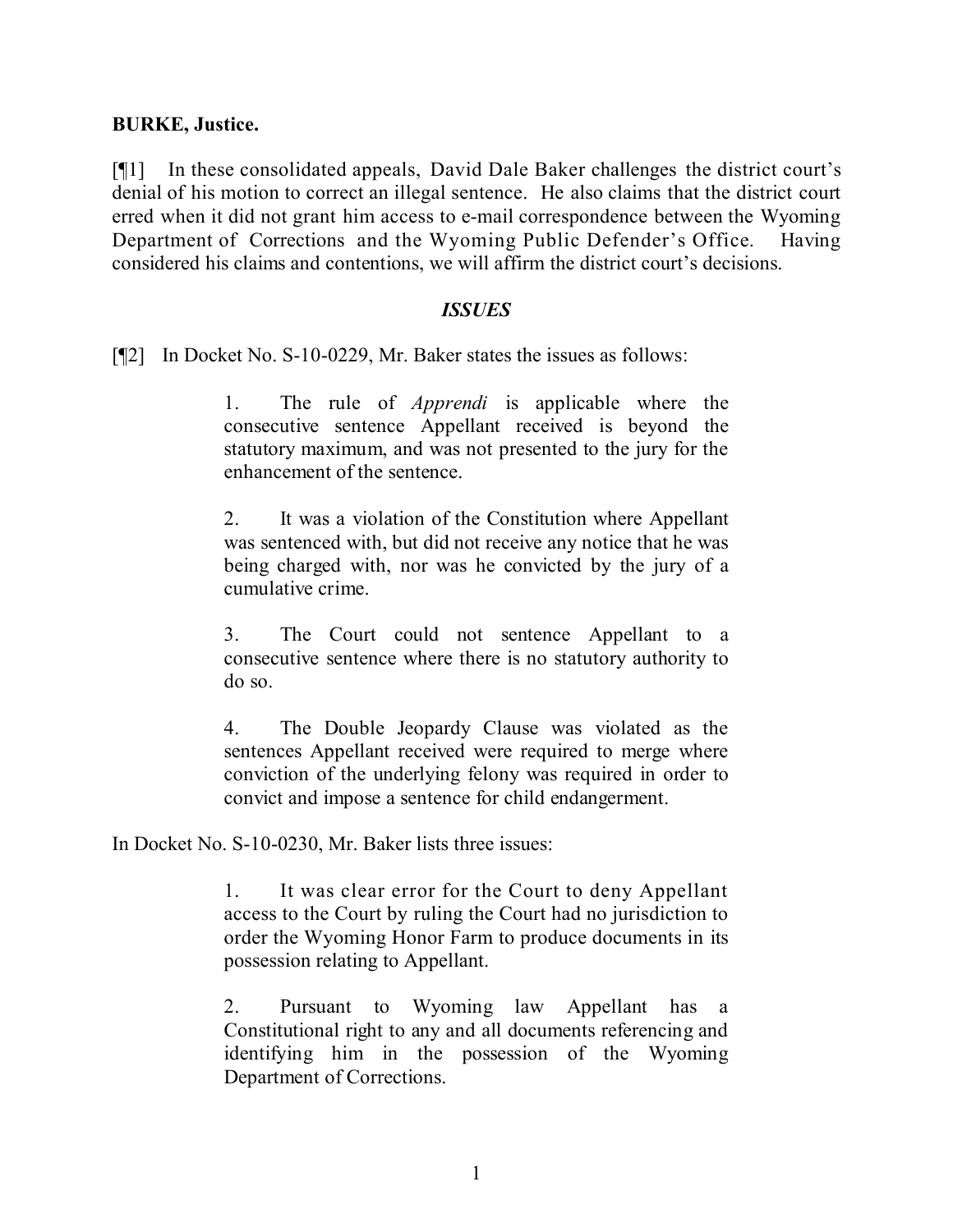3. Appellant has a Constitutional right to the required service of all documents filed into the District Court.

## *FACTS*

[¶3] In August, 2007, Mr. Baker was convicted on six methamphetamine-related charges. He was sentenced to imprisonment for six to eight years on each of the first four charges, with the sentences to be served concurrently. He was sentenced to imprisonment for eighteen to twenty-four months on each of the last two charges, with the sentences to be served concurrently, but consecutive to the sentences on the first four counts. Mr. Baker appealed. We reversed his convictions on two of the charges, and affirmed the other four. *Baker v. State*, 2010 WY 6, ¶ 39, 223 P.3d 542, 557 (Wyo. 2010) (*Baker I*). We remanded the case to the district court for resentencing in accordance with our opinion. *Id.*, ¶ 44, 223 P.3d at 558. On remand, the district court imposed the same sentences as before on the remaining four charges. Accordingly, Mr. Baker was sentenced to six to eight years on each of the first two counts, to be served concurrently; and eighteen to twenty-four months on each of the last two counts, to be served concurrently with each other, but consecutive to the sentences on the first two counts.

[¶4] On April 28, 2010, Mr. Baker, acting *pro se*, filed a motion for sentence reduction pursuant to W.R.Cr.P. 35(b). He asked the district court to suspend his sentences and place him on supervised probation or, in the alternative, to order that the sentences for all four counts be served concurrently. The district court scheduled a hearing on the motion on August 2, 2010. At that hearing, Mr. Baker indicated that one of the issues he had raised in his motion for sentence reduction pursuant to W.R.Cr.P. 35(b) should be considered as a motion to correct an illegal sentence pursuant to W.R.Cr.P. 35(a). The district court permitted Mr. Baker to present argument under either rule or both. After considering Mr. Baker's argument on the motion to reduce his sentence, the district court concluded as follows:

> [T]he sentences imposed appear to be appropriate; they were appropriate at the time; not excessive, within the lower range of the sentences [provided by statute]. I acknowledge that Mr. Baker has done well at the Honor Farm; but it is presumed that people will do well. And the reward for that is the good time that is provided by the Department of Corrections. So I think the sentences imposed were appropriate, remain appropriate, and I will not grant any further reduction of sentence.

With regard to Mr. Baker's motion to correct an illegal sentence, the district court concluded that "the sentence is not illegal. And insofar as the matter is a request to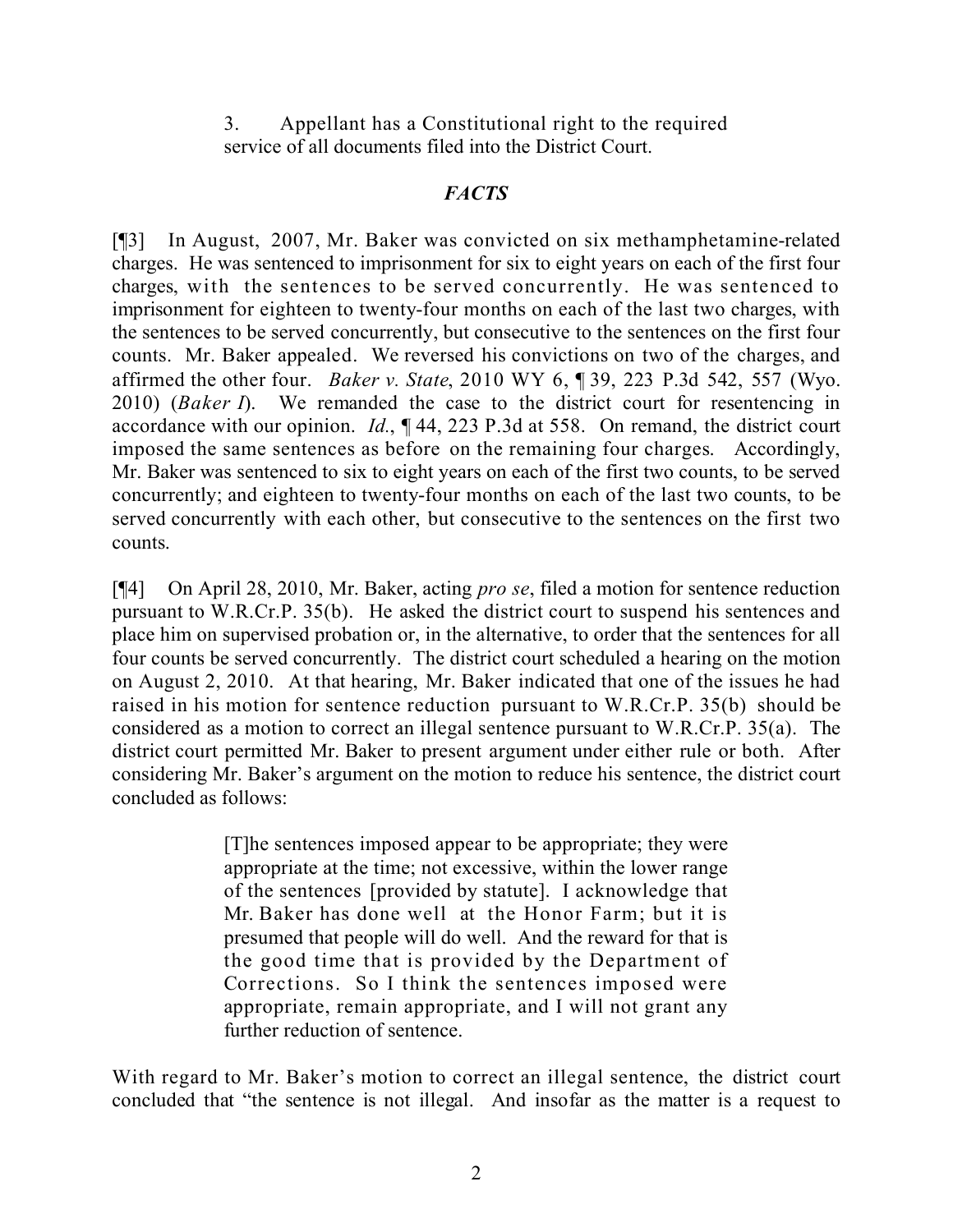correct an illegal sentence, that request is denied." On August 6, 2010, the district court entered its order confirming its denial of the motions. In Docket No. S-10-0229, Mr. Baker challenges the district court's denial of his motion to correct an illegal sentence. We note that he has not pursued an appeal of the denial of his motion for sentence reduction.

[¶5] In addition to seeking reduction and correction of his sentence in the district court, Mr. Baker also petitioned the United States Supreme Court to review his case through a writ of certiorari. In connection with his petition, Mr. Baker requested that the Wyoming Public Defender's office provide him with complete copies of his trial and appellate record. Although many documents were provided to Mr. Baker, he continued to assert that other documents had been withheld. He filed a motion in the district court for an order to compel the Wyoming Public Defender's Office to provide him with "the Complete Record," specifically including "Suppression Hearing Photographs, . . . any and all E-Mails, Confidential Documents, and Photographic Evidence pertaining to any proceedings." The district court considered this motion during the hearing held on August 2, 2010. Information provided during the hearing indicated that Mr. Baker had been given nearly all of the pertinent documents, with the exception of several photographs the prosecution had provided to the Wyoming Public Defender's Office prior to Mr. Baker's trial. For reasons left unclear, the Wyoming Public Defender's Office no longer had those photographs. At the request of the district court, the prosecutor provided two Compact Disks containing the photographs to the Wyoming Public Defender's Office. The CD's were then sent to Mr. Baker.

[¶6] At this point, however, Mr. Baker was an inmate at the Wyoming Honor Farm, and was not allowed to possess or use CD's. As a result, Mr. Baker's case worker at the Wyoming Honor Farm returned the two CD's to the Wyoming Public Defender's Office. According to Mr. Baker, the Wyoming Public Defender's Office eventually provided him prints of the photographs. In the meantime, however, Mr. Baker filed a "Motion for the Court to Issue a *Subpoena Duces Tecum*," asking the district court to direct the Wyoming Honor Farm to provide him with copies of all e-mail correspondence between his case worker and the Wyoming Public Defender's Office concerning the CD's.

[¶7] The district court held a hearing on this motion on September 2, 2010. At the hearing, Mr. Baker made it clear that he no longer sought this information as part of his effort to obtain review of his case by the United States Supreme Court.<sup>1</sup> Instead, he sought the e-mail correspondence to support a complaint against the Wyoming Public Defender's Office that he intended to file with the Wyoming State Bar. Considering

<sup>&</sup>lt;sup>1</sup> Mr. Baker's petition for a writ of certiorari was denied by the United States Supreme Court on October 4, 2010. *Baker v. Wyoming*, \_\_\_ U.S. \_\_\_, 131 S.Ct. 118, 178 L.Ed.2d 73 (2010).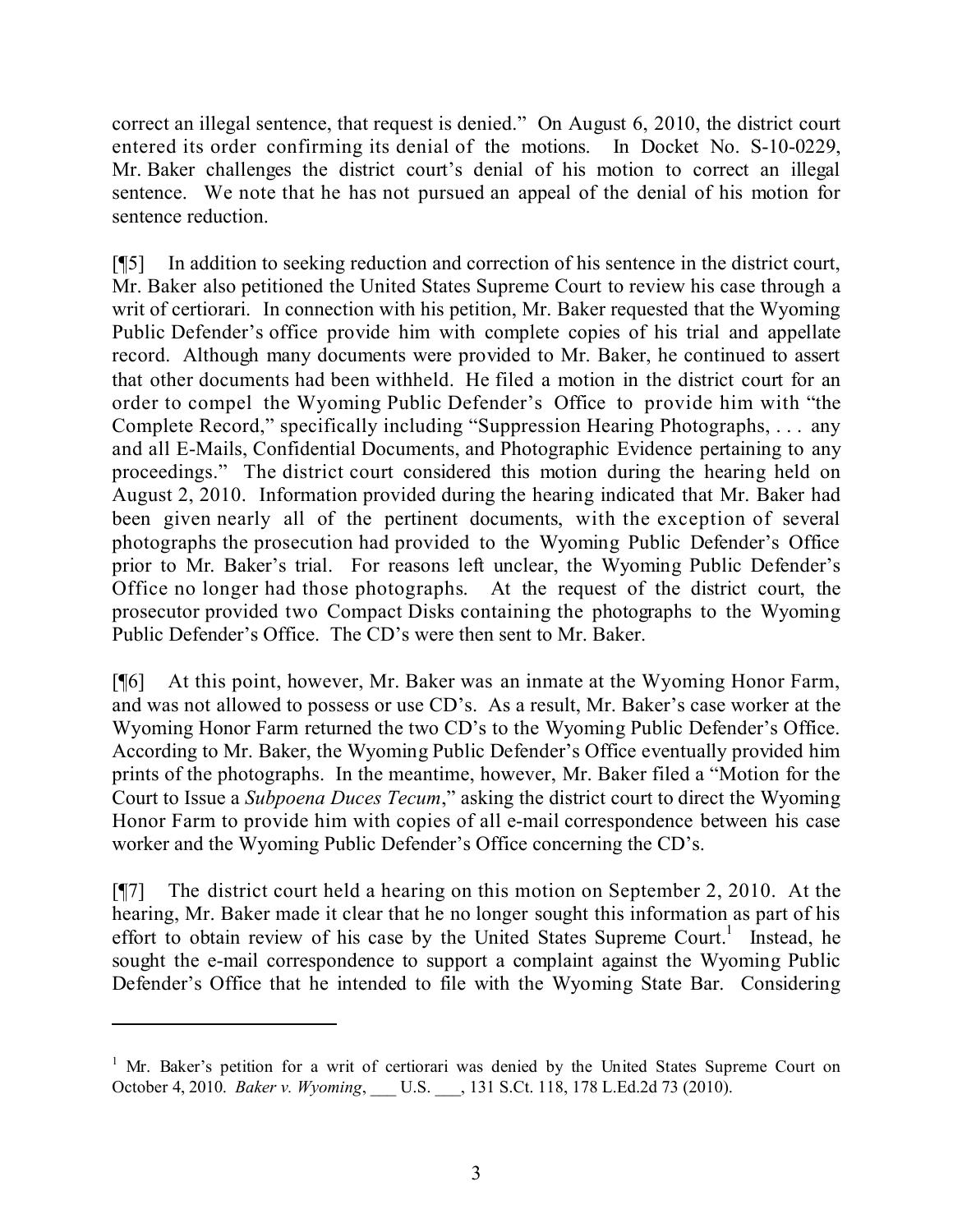Mr. Baker's stated purpose, the district court found that the requested subpoena was "not appropriate" in the context of Mr. Baker's criminal matter, and denied the motion. In Docket No. S-10-0230, Mr. Baker challenges that ruling.

### *DISCUSSION*

### *Denial of Motion to Correct Illegal Sentence*

[¶8] After two of Mr. Baker's convictions were reversed in *Baker I*, ¶ 39, 223 P.3d at 557, he remained convicted on four charges: Count I for possession of a controlled substance precursor with the intent to engage in a clandestine laboratory operation, in violation of Wyo. Stat. Ann. § 35-7-1059(a)(i) (LexisNexis 2007); Count II for conspiracy to engage in a clandestine laboratory operation, in violation of Wyo. Stat. Ann. § 35-7-1059(a)(iv); and Counts V and VI, child endangerment, in violation of Wyo. Stat. Ann.  $\S 6-4-405(a)(ii)$ . On remand, he was sentenced to terms of six to eight years imprisonment on each of the first two counts, with the two sentences to run concurrently. He was sentenced to terms of eighteen to twenty-four months on each of the last two counts, with these two sentences to run concurrently, but consecutive to the sentences on the first two charges.

[¶9] Mr. Baker's appeal issues revolve around the district court's order that his sentences on the last two charges would be served consecutively to the sentences on the first two charges. His brief includes this explanation of his claim:

> The maximum sentence allowed for Counts V and VI pursuant to W.S.  $\frac{6}{9}$  6-4-405(c) is five (5) years incarceration. By the court sentencing [Mr. Baker] to consecutive sentences on Counts V and VI to Counts I and II [Mr. Baker] is now serving a maximum sentence of ten (10) years, double of that allowed for the maximum by statute.

On that basis, he claims that his sentences are illegal, and the district court erred when it denied his motion to correct those sentences.

[¶10] We review such claims using the following standard of review:

This Court reviews a trial court's denial of a motion to correct an illegal sentence by using an abuse of discretion standard. However, this discretion is limited to a determination by the trial court as to whether the sentence was legal or illegal. ... An illegal sentence is one which exceeds statutory limits, imposes multiple terms of imprisonment for the same offense, or otherwise violates constitutions or the law. Whether a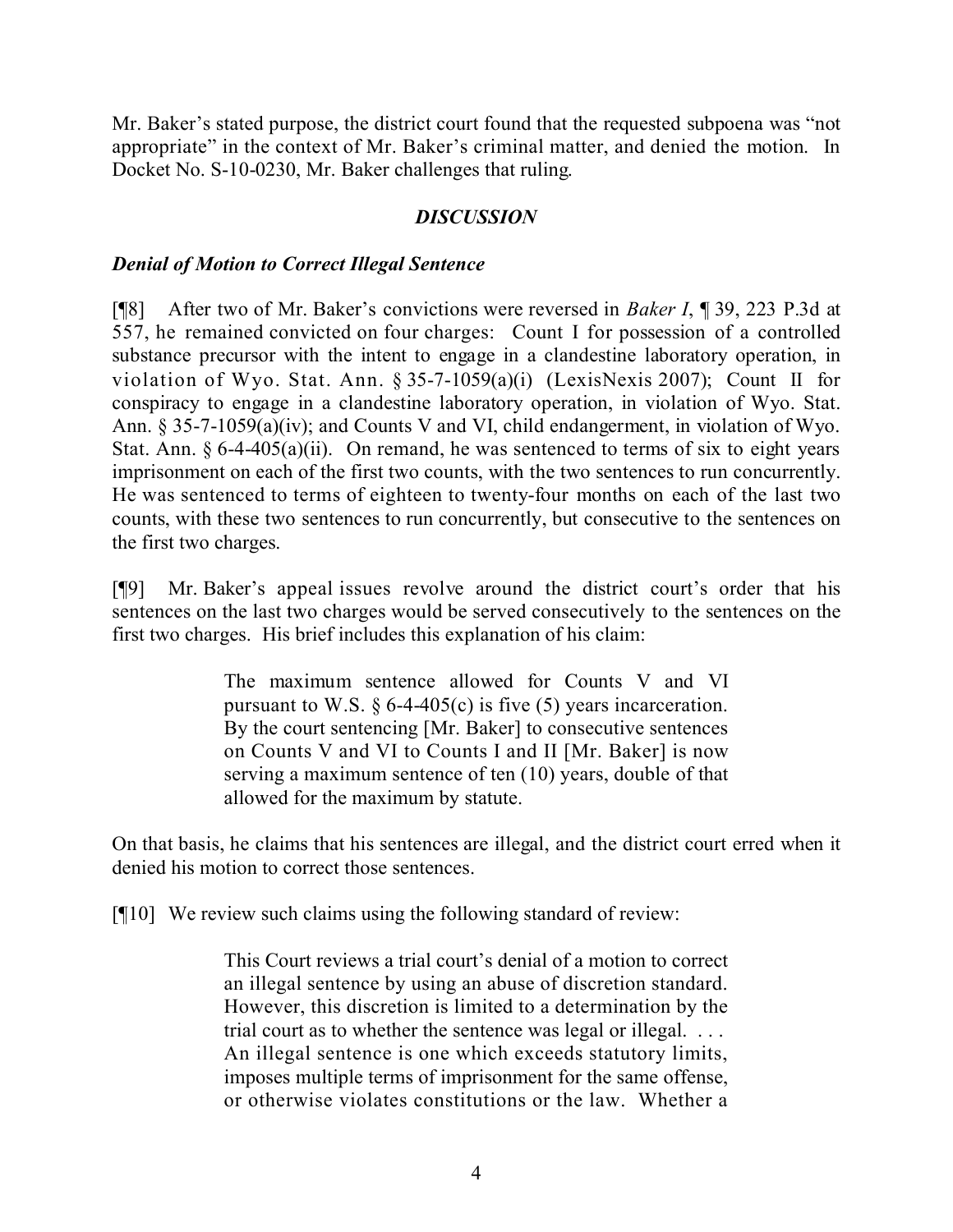sentence is illegal is determined by referencing the applicable statute or constitutional provisions, and is subject to statutory interpretation. The determination of whether the appropriate rule was applied to a set of facts is a question of law, requiring *de novo* review.

*McDaniel v. State*, 2007 WY 125, ¶¶ 6-7, 163 P.3d 836, 838 (Wyo. 2007) (internal citations and punctuation omitted).

[¶11] Mr. Baker contends that his consecutive sentences violate the holding in *Apprendi v. New Jersey*, 530 U.S. 466, 490, 120 S.Ct. 2348, 2362-63, 147 L.Ed.2d 435 (2000), in which the United States Supreme Court explained that, pursuant to the Sixth Amendment to the United States Constitution, "[o]ther than the fact of a prior conviction, any fact that increases the penalty for a crime beyond the prescribed statutory maximum must be submitted to a jury, and proved beyond a reasonable doubt." Mr. Baker argues that the imposition of consecutive sentences increased the penalty for his crimes beyond the prescribed statutory maximum, and therefore, *Apprendi* mandates that the decision to impose consecutive sentences be made by a jury, not the district court.

[¶12] We considered this same contention in *Gould v. State*, 2006 WY 157, ¶ 24, 151 P.3d 261, 268 (Wyo. 2006):

> The argument that judicial imposition of consecutive sentences violates the Sixth Amendment has been soundly rejected by other courts. The Hawaii Supreme Court stated: "[O]ther jurisdictions, including several federal circuits, have aphoristically dismissed the proposition that either *Blakely* [*v. Washington*, 542 U.S. 296, 124 S.Ct. 2531, 159 L.Ed.2d 403 (2004)] or *Apprendi* proscribes consecutive term sentencing, and this court does likewise." *State v. Kahapea*, 111 Haw. 267, [279,] 141 P.3d 440[, 452] (Haw. 2006), and cases cited therein. We follow suit and conclude the district courts did not improperly enhance the appellants' sentences under the Sixth Amendment and the rationale of *Apprendi* or *Blakely* simply by imposing consecutive sentences for their separate crimes.

We adhere to that ruling, and reject Mr. Baker's contention.

[¶13] Mr. Baker's second issue is a variation on his first. Based again on *Apprendi*, he claims that he was improperly denied prior notice that he was charged with a crime for which the penalty could be enhanced by consecutive sentencing. However, consecutive sentences are not enhanced sentences subject to the rationale of *Apprendi*. *Gould*, ¶¶ 20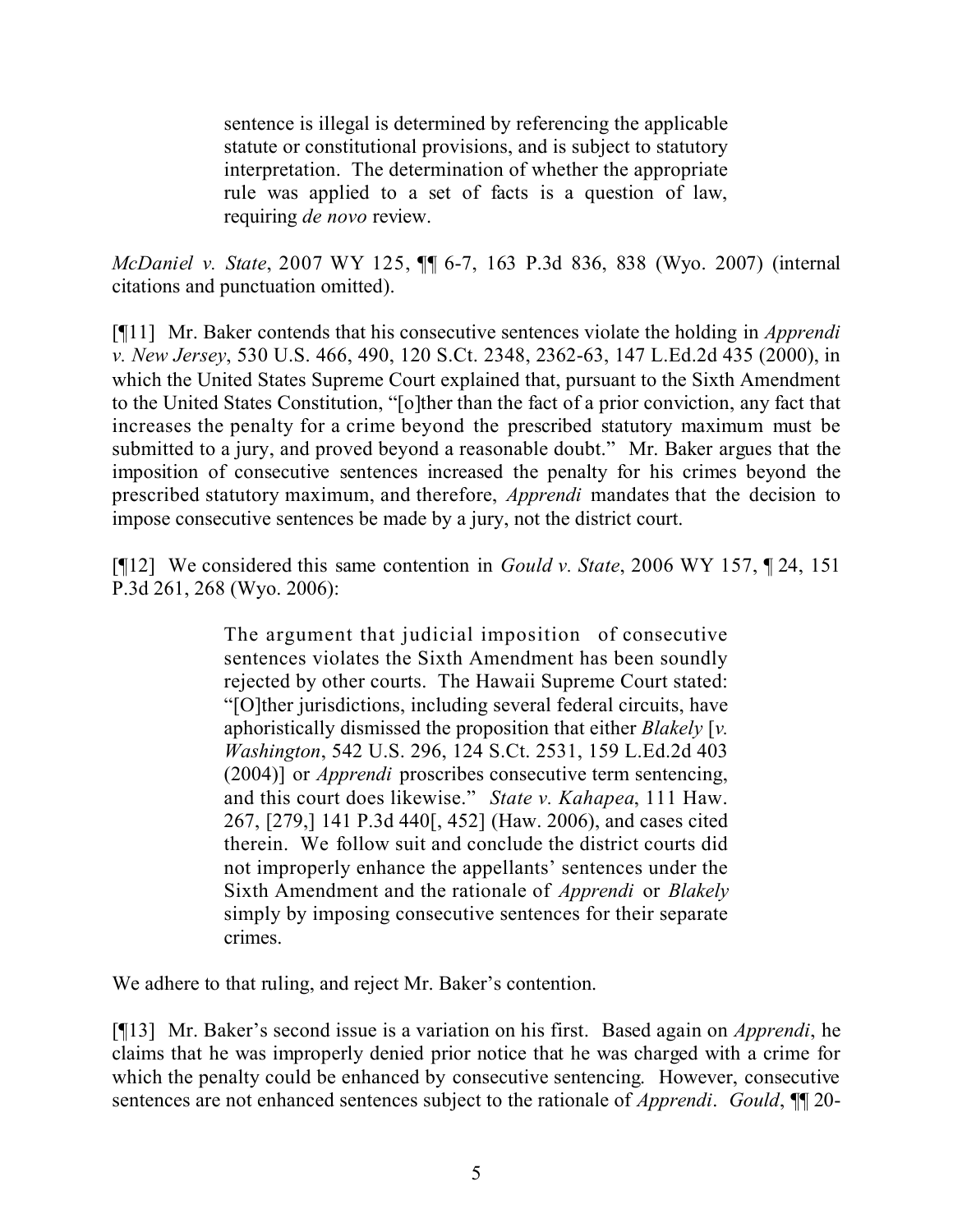24, 151 P.3d at 267-68. Mr. Baker's second issue is, therefore, meritless.

[¶14] Mr. Baker's third issue is a claim that the district court had no authority to impose consecutive sentences. However, "we have long said that the district court has discretion in determining whether the sentences will be served consecutively or concurrently." *Gould*, ¶ 24, 151 P.3d at 267-68, citing *Doles v. State*, 2002 WY 146, ¶ 16, 55 P.3d 29, 33 (Wyo. 2002), and *Eaton v. State*, 660 P.2d 803, 806 (Wyo. 1983). Mr. Baker's third issue also lacks merit.

[¶15] Finally, in Mr. Baker's fourth issue, he claims that his sentences violate his rights against being placed in double jeopardy because they represent multiple punishments for the same offense. He contends that he could not have been convicted on charges of child endangerment unless he was also convicted on charges relating to the manufacture of methamphetamine. He therefore contends that the district court was required to merge his convictions for purposes of sentencing.

[¶16] In a previous case, we explained:

Merger of sentences implicates a defendant's constitutional right to be free of multiple punishments for the same offense. *Bilderback v. State*, 13 P.3d 249, 253 (Wyo. 2000). This right is one component of the constitutional prohibition against double jeopardy. *Id*. Consequently, the analytical framework necessary to resolve this issue is derived from the elements test set forth by the United States Supreme Court in *Blockburger v. United States*, 284 U.S. 299, 304, 52 S.Ct. 180, 182, 76 L.Ed. 306 (1932), and subsequently adopted by this Court. *Bilderback*, 13 P.3d at 253. Pursuant to the elements test, two offenses are different when each requires proof of an element that the other does not. *Id*.

*Najera v. State*, 2009 WY 105, ¶ 11, 214 P.3d 990, 993-94 (Wyo. 2009). We therefore begin this analysis with a review of the pertinent statutes, in order to determine whether the offenses are different because each requires proof of an element that the other does not.

[¶17] On Count I, Mr. Baker was convicted of possession of a controlled substance precursor with the intent to engage in a clandestine laboratory operation, in violation of Wyo. Stat. Ann. § 35-7-1059(a)(i), which provides that it is unlawful for any person to knowingly or intentionally "Possess a List I or II controlled substance precursor with the intent to engage in a clandestine laboratory operation." Based on this statute, the jury was instructed that, to find Mr. Baker guilty of this charge, it must find the following elements: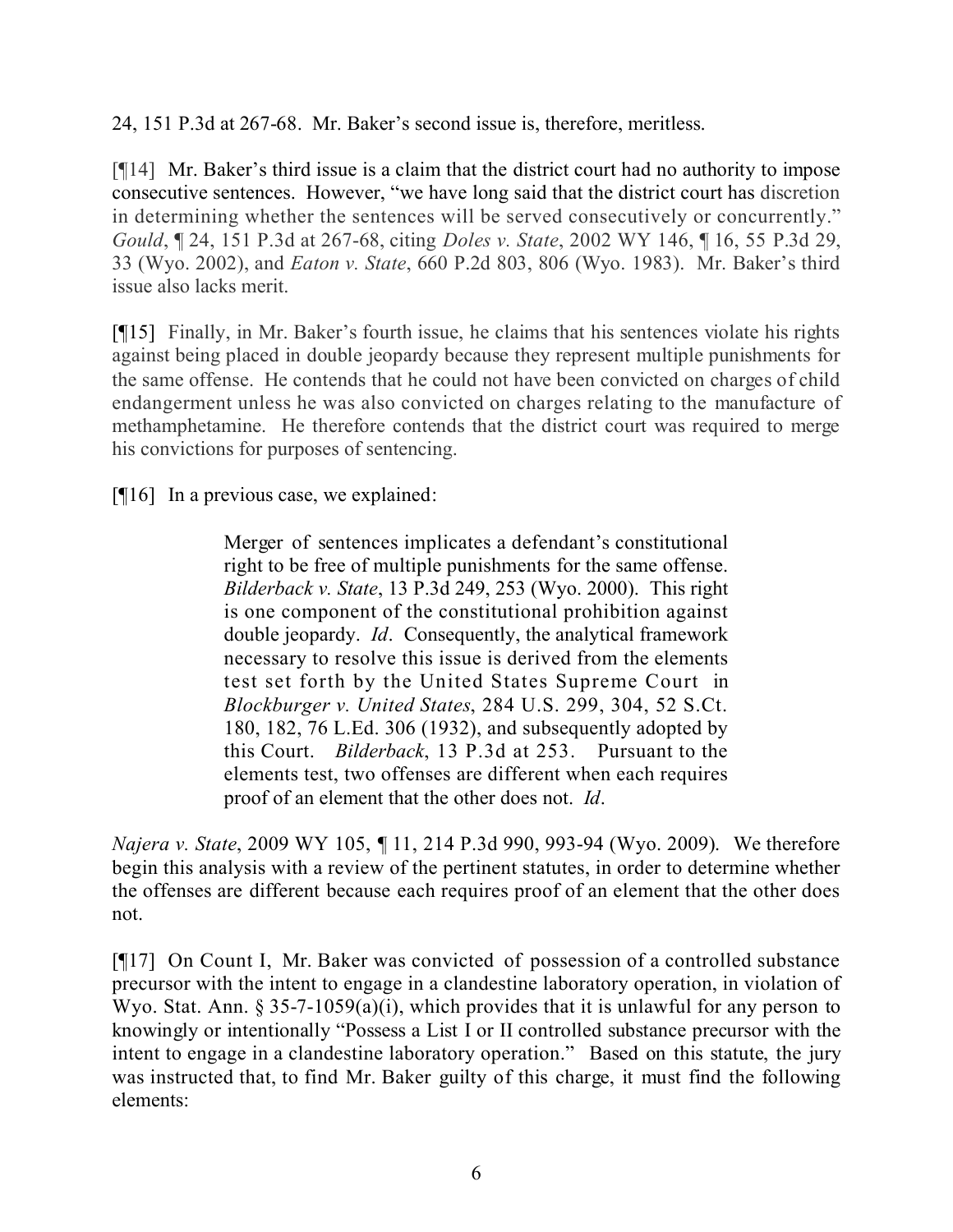- 1. From on or about the  $1<sup>st</sup>$  day of February, 2006 through on or about the  $20<sup>th</sup>$  day of December, 2006;
- 2. In Natrona County, Wyoming;
- 3. The Defendant, David Dale Baker;
- 4. Knowingly or intentionally possessed a List II controlled substance precursor, to wit: Acetone and/or Iodine;
- 5. With the intent to engage in a clandestine laboratory operation.<sup>2</sup>

[¶18] On Count II, Mr. Baker was convicted of conspiracy to engage in a clandestine laboratory operation, in violation of Wyo. Stat. Ann. § 35-7-1059(a)(iv), which provides that it is unlawful for any person to knowingly or intentionally "Conspire with or aid another to engage in a clandestine laboratory operation." Based on this statute, the jury was instructed that, to find Mr. Baker guilty of this charge, it must find the following elements:

- 1. From on or about the  $1<sup>st</sup>$  day of February, 2006 through on or about the  $20<sup>th</sup>$  day of December, 2006;
- 2. In Natrona County, Wyoming;

- 3. The Defendant, David Dale Baker;
- 4. Knowingly or intentionally agreed with one or more other persons;
- 5. That they, or one of them, would engage in a clandestine laboratory operation.

[¶19] On Counts V and VI, Mr. Baker was convicted of child endangerment, in violation of Wyo. Stat. Ann. § 6-4-405(a), which provides that "[N]o person shall knowingly and

<sup>&</sup>lt;sup>2</sup> We note for the sake of completeness that the jury instructions also contained several clarifications and explanations of these elements, including, for example, definitions of "possession," "clandestine laboratory operation," and "List II controlled substance precursors."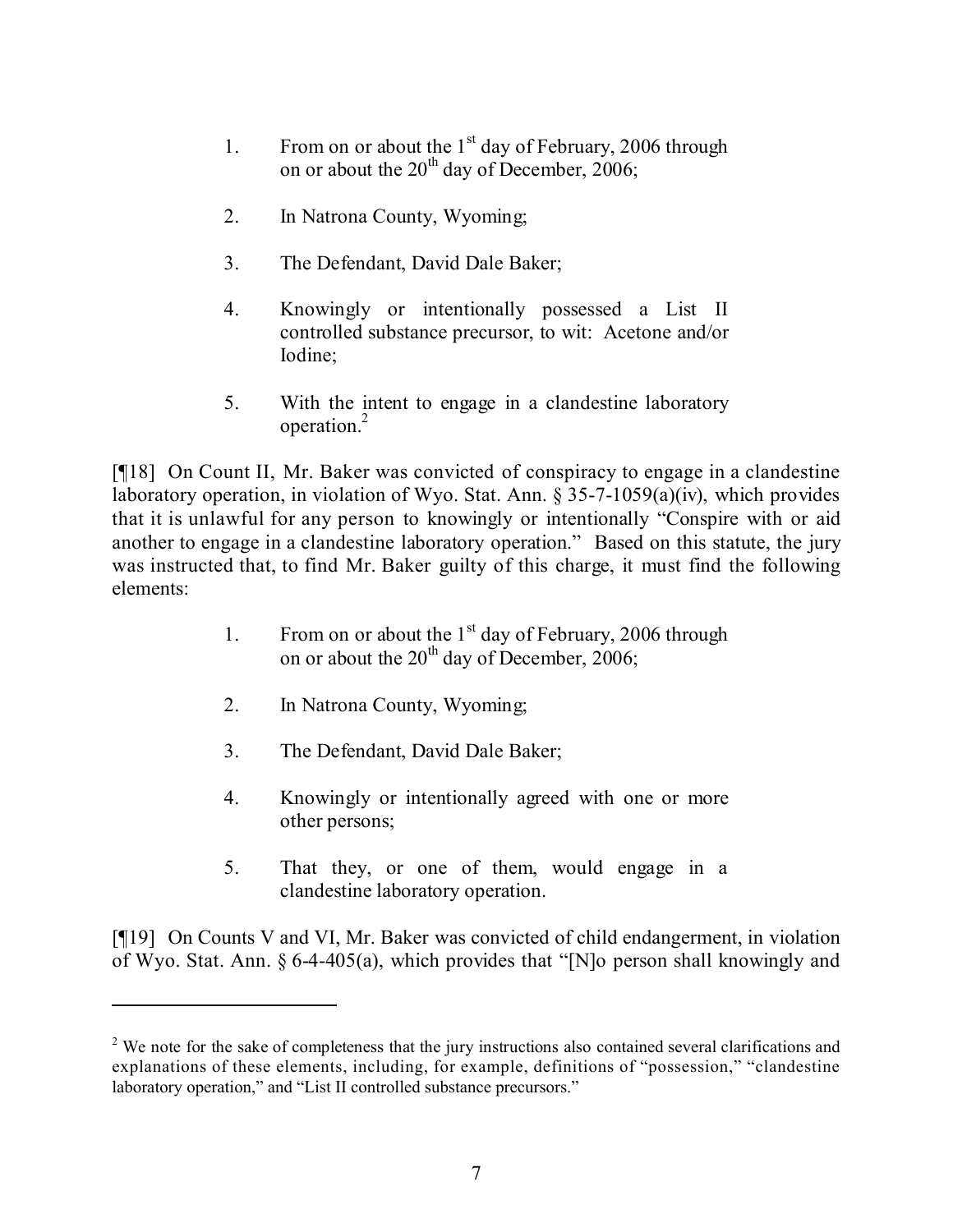willfully cause or permit any child to: . . . (ii) Remain in a room, dwelling or vehicle where the person knows methamphetamine is being manufactured or sold." The jury was instructed that, to find Mr. Baker guilty of child endangerment, it must find the following elements:

- 1. From on or about the  $1<sup>st</sup>$  day of February, 2006 through on or about the  $20<sup>th</sup>$  day of December, 2006;
- 2. In Natrona County, Wyoming;
- 3. The Defendant, David Dale Baker;
- 4. Did knowingly and willfully cause or permit a child, to wit: [A.L.], born [in] 1998;<sup>3</sup>
- 5. To remain in a room or dwelling where the Defendant knew that methamphetamine was being manufactured.

[¶20] It is readily apparent that the crime of child endangerment includes at least one element not found in the other two criminal statutes: the presence of a child. It is equally plain that the crimes of possession of a controlled substance precursor and conspiracy to engage in a clandestine laboratory operation include at least one element not found in the child endangerment statute: engaging, or intending to engage, in a clandestine laboratory operation. Mr. Baker is incorrect in asserting that he could not have been convicted of child endangerment without first being guilty of engaging in methamphetamine manufacturing. A person may be convicted of child endangerment even if he is not actively involved in the manufacturing of the drug. Under the test set forth in *Blockburger* and adopted by this Court in *Bilderback*, the offenses are different because each requires proof of an element that the other does not. The district court was not required to merge the different crimes for sentencing.

# *Denial of Motion for Subpoena Duces Tecum*

[¶21] Mr. Baker's argument in Docket No. S-10-0230 does not merit detailed discussion. He sought the e-mail correspondence only to support a complaint that he intended to file with the Wyoming State Bar against the Wyoming Public Defender's Office. Given these circumstances, the district court was correct in observing that "[t]here may be other venues" in which Mr. Baker would be entitled to obtain the information he sought, but his motion was "not appropriate" in the context of his ongoing

<sup>&</sup>lt;sup>3</sup> The instructions on Counts V and VI were identical except for the naming of two different children.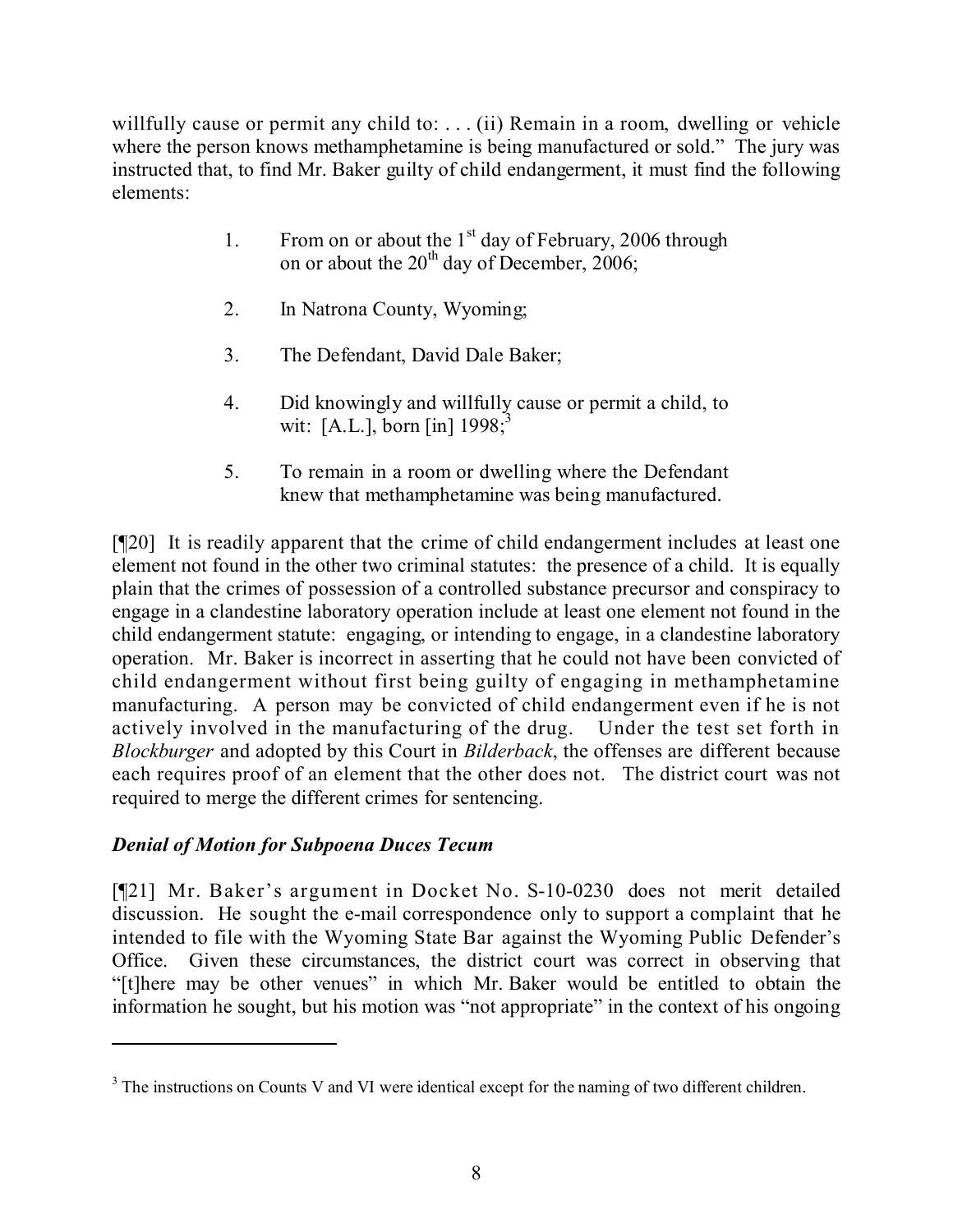criminal case.

[¶22] We affirm the district court's decisions in both Docket No. S-10-0229 and Docket No. S-10-0230.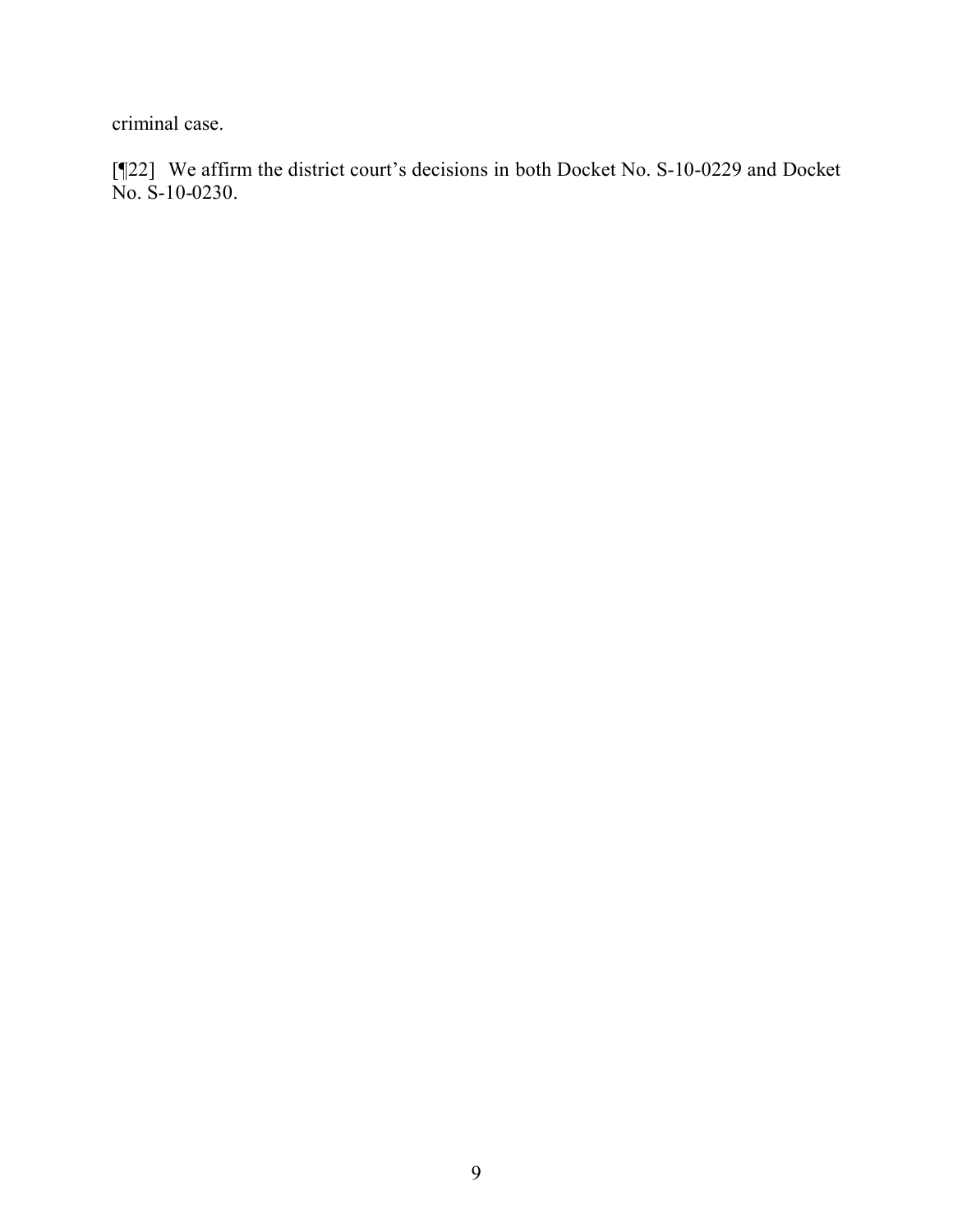**VOIGT, Justice**, specially concurring.

[¶23] I agree with the result reached via the majority opinion. I write separately only to repeat the concerns about the doctrine of sentencing merger that are set forth in *Najera v. State*, 2009 WY 105, ¶ 17, 214 P.3d 990, 995 (Wyo. 2009) (Voigt, J., specially concurring).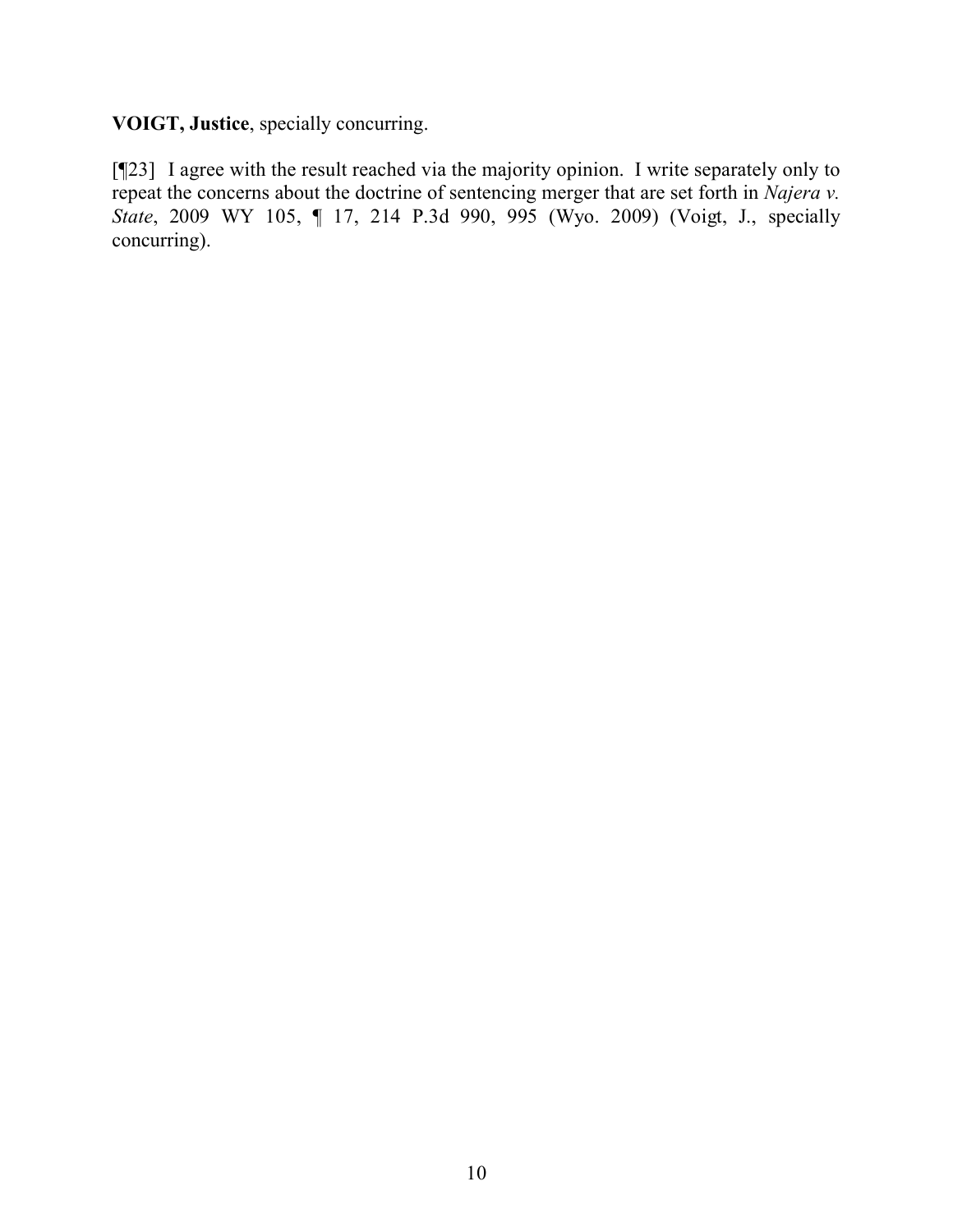## **HILL,** Justice, dissenting.

[¶24] I dissent because the majority opinion fails to address an issue which became readily apparent to the Court upon a close review of the record on appeal.

## **FACTS AND PROCEEDINGS**

[¶25] The matters at issue in these appeals followed on the heels of this Court's disposition of Baker's substantive appeal in *Baker v. State*, 2010 WY 6, ¶ 44, 223 P.3d 542, 558 (Wyo. 2010). In that case, we reversed two of Baker's convictions and affirmed the remainder of his convictions. The matter was remanded to the district court for resentencing in accordance with that opinion. A hearing was held on April 7, 2010, to consider the sentence. At that hearing the district court took the position, as did the prosecutor, that the district court did not have the authority to resentence Baker in light of the circumstance that he stood convicted of four crimes rather than six. Thus, the district court deleted any reference to Counts III and IV and imposed the same sentences as he had when Counts III and IV were still valid. Baker's attorney argued that the district court was required to impose a sentence in light of the new circumstances in which Baker stood at the time of the instant sentencing hearing. The district court rejected that contention and did not take into account the fact that Counts III and IV were determined to have been invalid convictions.

[¶26] In the amended judgment and sentence upon remand entered on April 23, 2010, the district court sentenced Baker to serve two concurrent terms of six to eight years for his convictions on Counts I and II. Counts III and IV were dismissed per the direction of this Court. With respect to Counts V and VI, Baker was sentenced to two concurrent terms of 18 to 24 months, to be served consecutively to Counts I and II. Baker's original sentence was imposed on January 7, 2008, at which time he was given credit for time served of 312 days.

[¶27] On April 28, 2010, Baker filed a motion for reduction of sentence. The district court asked for a progress report from the Wyoming Department of Corrections, and such a report was sent to the district court. It was largely positive as to Baker's progress in the Corrections system (the exception being that Baker had tried to acquire cigarettes from family, and all tobacco products are prohibited in Wyoming Department of Corrections facilities). On July 9, 2010, Baker asked the district court to facilitate Baker's receipt of his case file so that he could prosecute a writ of certiorari to the United States Supreme Court. The Wyoming Public Defender's Office provided Baker with all the records it had. On July 20, 2010, Baker filed a motion in the district to court to have a court reporter at his hearing. On that same date, Baker filed a motion asking that his motion for reduction of sentence be granted because the prosecutor had not responded to it. On that same date, he filed a motion to appear telephonically at his hearing. Finally, on that same date, he filed an objection to the limited amount of material he received from the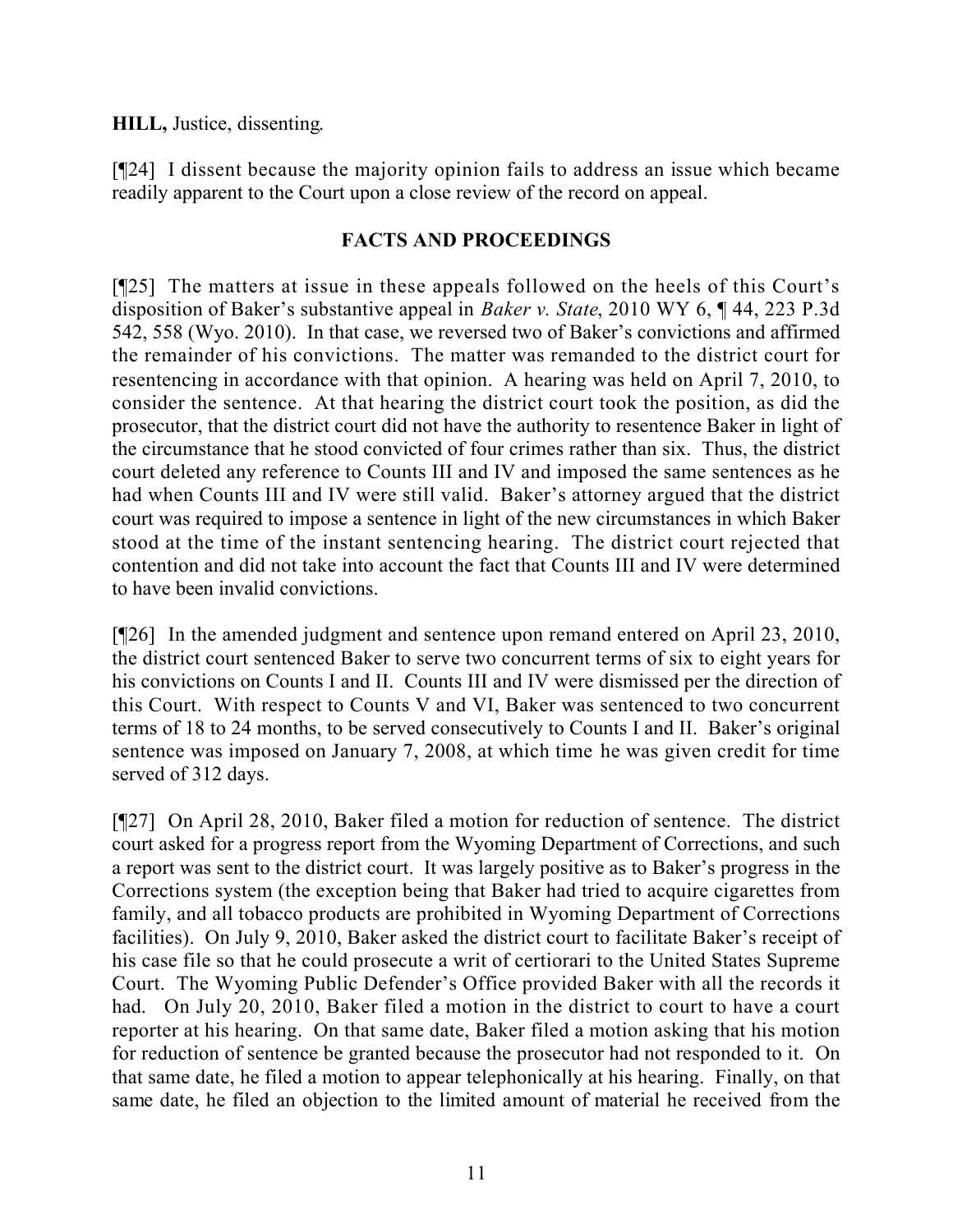Wyoming Public Defender's Office in aid of his petition for writ of certiorari to the United States Supreme Court. On July 22, 2010, the prosecutor filed a pleading urging the district court to deny the motion to reduce sentence. On July 27, 2010, Baker filed a renewed motion requesting that the motion for reduction of sentence be granted because the prosecutor had not timely responded to that motion. In Case No. S-10-0150, Baker asked this Court to grant a petition for writ of review so as to reinstate his appeal of the sentence imposed by the district court on April 23, 2010. That petition was denied by order entered on August 3, 2010, on the basis that this Court had not required the district court to conduct "a full-blown resentencing proceeding." On August 5, 2010, Baker requested a copy of his new sentence and contended that he should not have to pay for it because he had never received one. The clerk of district court answered that there was a charge for such copies that had to be paid in advance and informed Baker that he should be able to get copies from his defense attorney to whom the sentence had been sent. The Wyoming Public Defender's Office asserted that it had not received a copy of that sentence either. At that hearing, a public defender from Cheyenne stated that everything from his appellate file there had been sent to Baker, and a public defender from Casper stated that everything from his trial stage file had been sent to Baker as well. It appears from the transcript of the hearing into this matter that what Baker did not have was a copy of the original clerk's file. Public defenders do not usually make a photocopy of that file. Rather, the district court's file is used in preparing the appellate documents and then it is returned to the district court clerk.

[¶28] At the conclusion of that hearing, the district court ruled that:

- 1. The prosecutor would check into getting some photographs so that Baker had a complete record.
- 2. That there was no such thing as "a transcript" of the proceedings in the Supreme Court and so the district court could provide no relief in that regard.
- 3. The district court explained why a transcript had not been made yet of the resentencing hearing. (However, we take note here that such a transcript has subsequently been made, and it is included in the record for these appeals.)
- 4. The district court directed the clerk of the district court to give Baker copies of documents he needed from the district court's file, at no expense to Baker.

[¶29] After the district court delivered that part of its ruling, Baker presented argument on his motion for reduction of sentence. Baker first asked to amend his motion to a motion to correct an illegal sentence under W.R.Cr.P. 35(a). The district court allowed Baker to go forward and argue either or both a motion for sentence reduction and a motion to correct an illegal sentence. Baker's argument was primarily directed at the district court's refusal to sentence him to probation, given that the convictions(s) at issue in this case were: Baker's first felony convictions; because he was relatively young at the time of the crimes (he was about 38 years of age); and because Baker recognized and took responsibility for the seriousness of his crimes and was committed to his own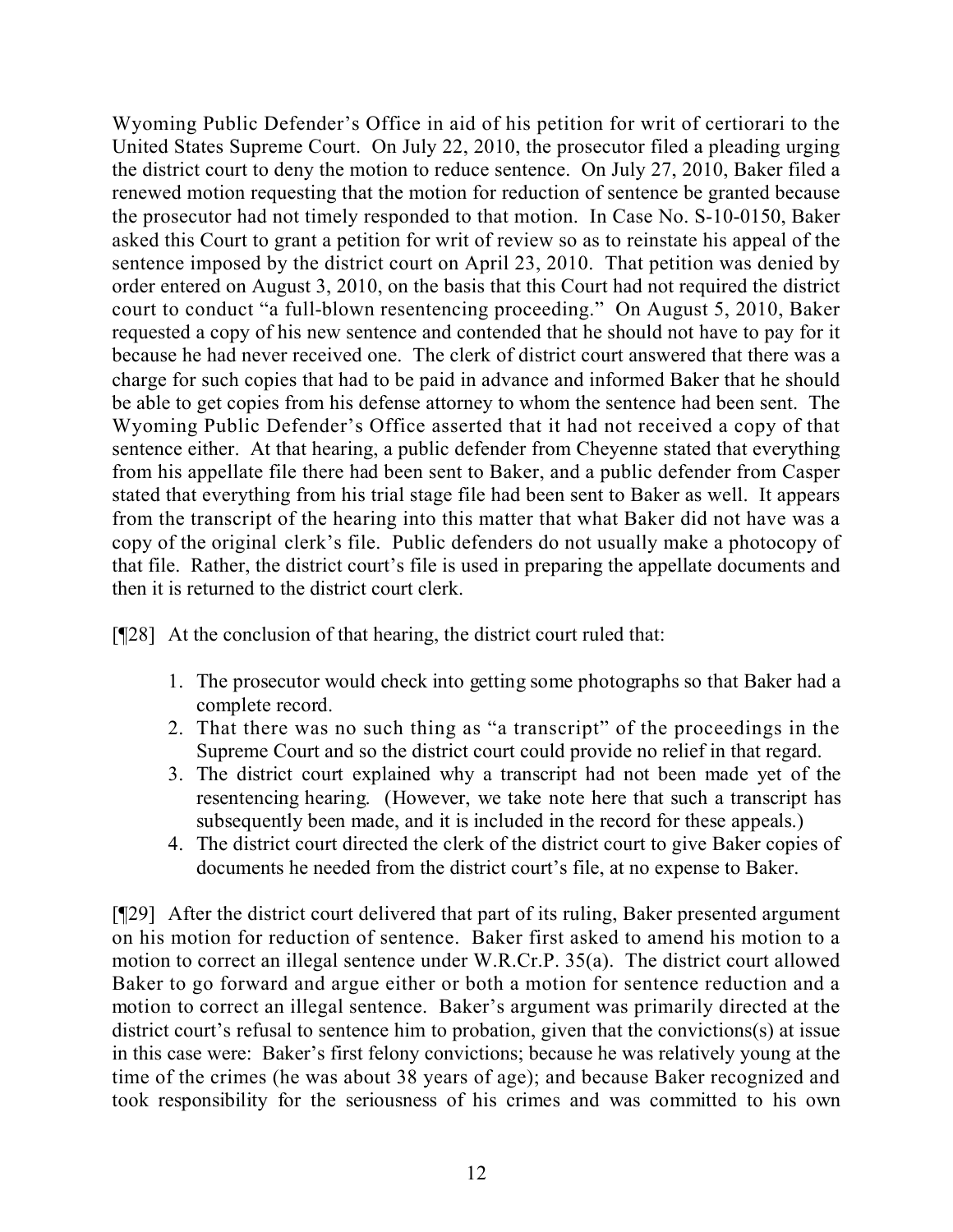rehabilitation. Baker also argued that his sentence should have been probation under *Apprendi v. New Jersey*, 530 S.Ct. 466 (2000). I agree that Baker's contentions with respect to the *Apprendi* case are mistaken.

[¶30] By order entered on August 6, 2010, the district court denied both Baker's motion for reduction of sentence and his motion to correct an illegal sentence.

[¶31] W.R.Cr.P. 35(a) invests the district court with broad discretionary authority. However, we have held that it is in the interests of judicial economy to correct an illegal sentence even if it first comes to our attention in our examination of the appeal. See *Leger v. State*, 855 P.2d 359, 363 (Wyo. 1993); *Kahlsdorf v. State*, 823 P.2d 1184, 1190 (Wyo. 1991); and *Price v. State*, 716 P.2d 324, 328 (Wyo. 1986). In my view, this Court **must** review the circumstances under which this sentence was imposed whether Baker explicitly raised it or not. In this case, the source of our concern was called to the attention of the prosecutor and the district court by defense counsel. That concern was not whether or not a "full-blown" sentencing hearing should be held. Baker did not contend that a "full-blown" sentencing hearing should be held. Rather, he asserted that the district court was required to take into account the circumstance that, at the remand hearing he stood convicted of four felonies rather than six. The prosecutor championed the position that the district court could only remove the offending convictions from the sentence but he could in no way reconsider its sentence in light of the circumstance that two of Baker's convictions had been overturned on appeal. In *United States v. Pimienta-Redondo and Pupo*, 874 F.2d 9, 12-16 (1<sup>st</sup> Cir. 1989) the federal circuit court of appeals dealt with a very similar issue:

## II. DUE PROCESS

A

Relying upon *North Carolina v. Pearce,* 395 U.S. 711, 89 S.Ct. 2072, 23 L.Ed.2d 656 (1969), appellants claim that they were denied due process of law by the district court's enhancement of their sentences on Count II. In *Pearce,* the Court addressed the due process concerns which emerge when a defendant, having obtained reversal of a conviction on appeal, is subsequently retried for, and found guilty of, the same offense, and given a stiffer sentence by the same trial judge. Recognizing the inherent potential for abuse-that a defendant might be penalized for exercising appeal rights--the Court concluded:

Due process of law, then, requires that vindictiveness against a defendant for having successfully attacked his first conviction must play no part in the sentence he receives after a new trial. And since the fear of such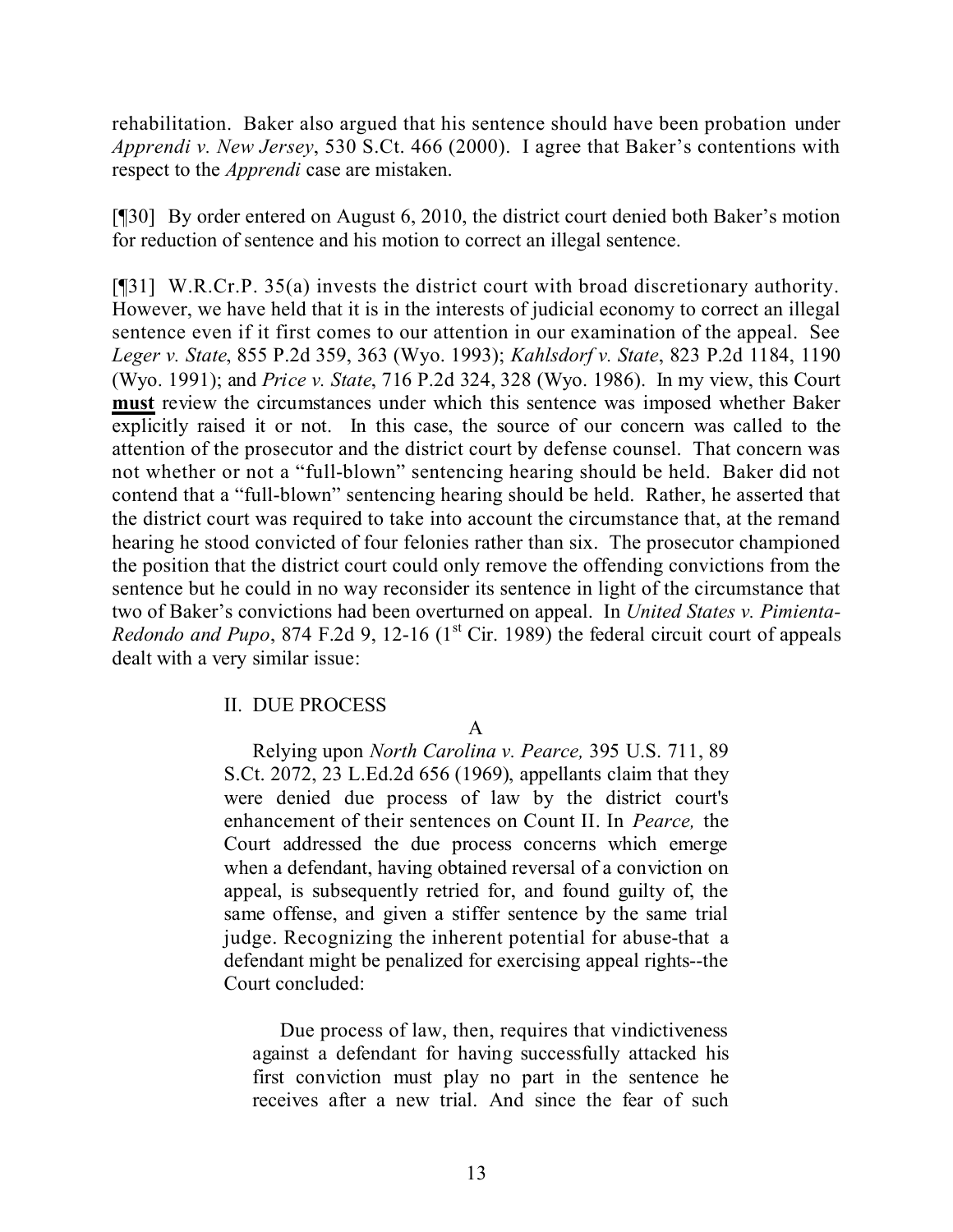vindictiveness may unconstitutionally deter a defendant's exercise of the right to appeal or collaterally attack his first conviction, due process also requires that a defendant be freed of apprehension of such a retaliatory motivation on the part of the sentencing judge.

395 U.S. at 725, 89 S.Ct. at 2080 (footnote omitted).

It is important that the *Pearce* principle not be blown out of proportion. *Pearce* does not flatly prohibit resentencing, or even enhancement of sentence, after the accused has taken an appeal or otherwise taken advantage of some legal right. *See Chaffin v. Stynchcombe,* 412 U.S. 17, 24-28, 93 S.Ct. 1977, 1981-1983, 36 L.Ed.2d 714 (1973); *Colten v. Kentucky,* 407 U.S. 104, 114-20, 92 S.Ct. 1953, 1959-62, 32 L.Ed.2d 584 (1972); *Pearce,* 395 U.S. at 723, 89 S.Ct. at 2079; *see also Wasman v. United States,* 468 U.S. 559, 566, 104 S.Ct. 3217, 3221, 82 L.Ed.2d 424 (1984) (plurality opinion). Rather, the presumption envisioned in *Pearce* arises "only in cases in which a reasonable likelihood of vindictiveness exists." *United States v. Goodwin,* 457 U.S. 368, 373, 102 S.Ct. 2485, 2488, 73 L.Ed.2d 74 (1982). Once this presumption blossoms, the prosecution must proffer evidence to overcome it; elsewise, vindictiveness is deemed established, and the due process clause requires invalidation of the challenged action. *Pearce,* 395 U.S. at 726, 89 S.Ct. at 2081.

It follows that more than chronal proximity is required to bring *Pearce* into play; the presumption does not apply indiscriminately to all instances of detrimental action treading close upon the heels of a defendant's exercise of some legal right. *See Goodwin,* 457 U.S. at 384, 102 S.Ct. at 2494 (involving addition of felony count after defendant asked for a jury on misdemeanor charge); *Bordenkircher v. Hayes,* 434 U.S. 357, 363, 98 S.Ct. 663, 667, 54 L.Ed.2d 604 (1978) (discussing imposition of sentence after defendant stood trial, unsuccessfully, rather than plead to lesser offense); *Chaffin,* 412 U.S. at 26-27, 93 S.Ct. at 1982-83 (involving reconviction and resentencing by jury after new trial obtained); *Colten,* 407 U.S. at 116, 92 S.Ct. at 1960 (discussing imposition of sentence after defendant's election of *de novo* "second" trial in two-tier system proved unavailing); *see also Wasman,* 468 U.S. at 566, 104 S.Ct. at 3221. As such cases betoken, the Court has been chary of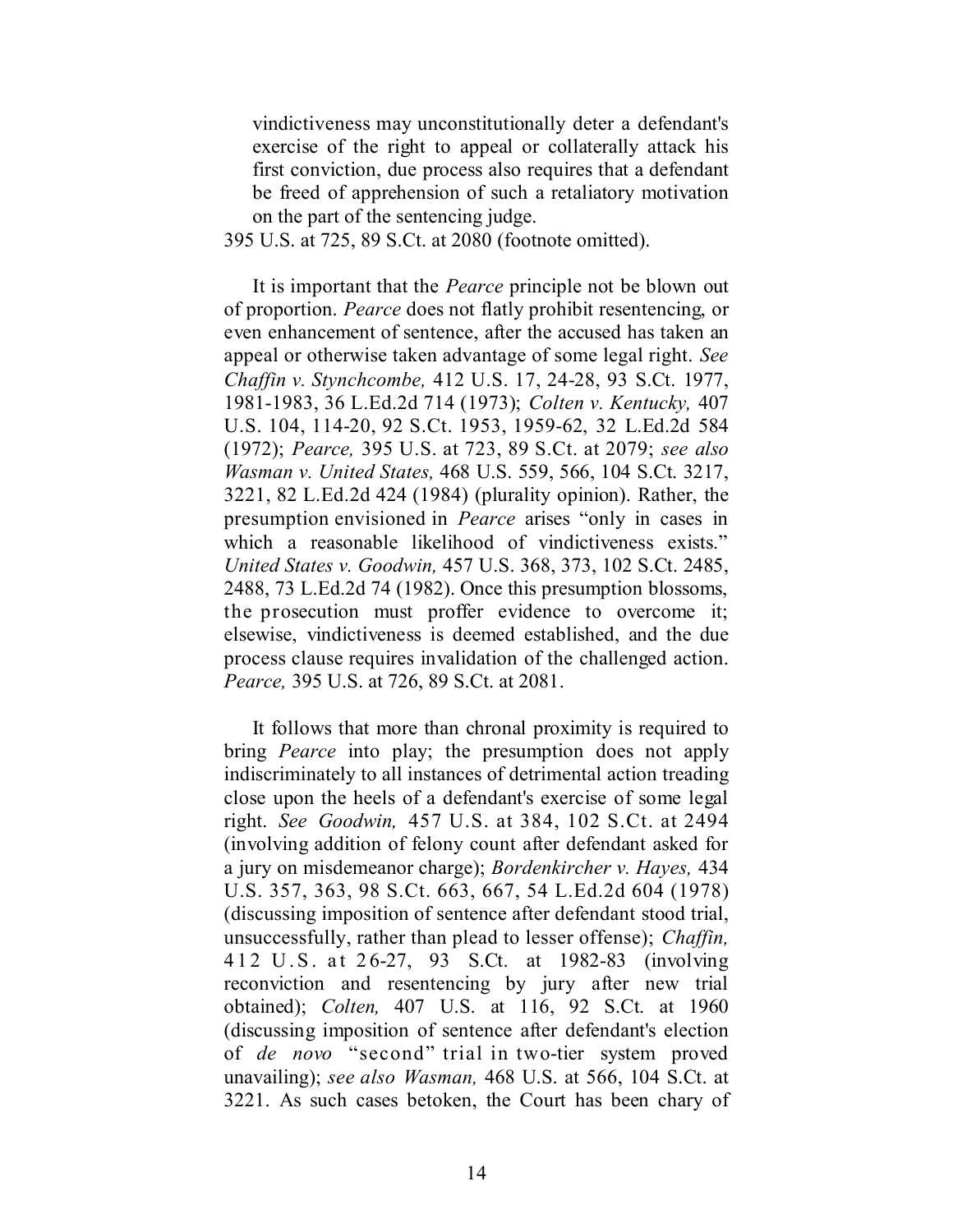extending *Pearce* to precincts where, given the totality of the circumstances, the likelihood of actual vindictiveness is tiny. This case, we suggest, derives from that line.

We have employed the *Pearce* presumption to ensure against " 'a reasonable apprehension of vindictiveness,' " *see Longval v. Meachum,* 693 F.2d 236, 237 (1st Cir.1982), *cert. denied,* 460 U.S. 1098, 103 S.Ct. 1799, 76 L.Ed.2d 364 (1983), and we assume *arguendo* the suitability of that standard.<sup>FN3</sup> The presumption was devised as a proxy for actual evidence of vindictive motivation because "[m]otives are complex and difficult to prove." *Goodwin,* 457 U.S. at 373, 102 S.Ct. at 2488. But the blade has two edges: wielding it in too uninhibited a manner may serve to "block a legitimate response to criminal conduct." *Id.* Where the sentencing judge's motivation cannot be called fairly into question, there is no need to indulge in the conjecture, and run the risks, which the *Pearce* presumption necessarily entails. Absent proof of an improper motive--or some sound reason to suspect the existence of one -- no reasonable apprehension of vindictiveness can flourish. *See Wasman,* 468 U.S. at 569, 104 S.Ct. at 3223 (where *Pearce* presumption inapplicable, defendant must affirmatively prove actual vindictiveness). Accordingly, on resentencing, if it is reasonably clear that the judge reshaped the impost merely as a means of bringing original sentencing intentions to fruition after some new development had intervened, a need for employing the *Pearce* presumption never arises. *See, e.g., United States v. Gray,* 852 F.2d 136, 138 (4th Cir.1988); *United States v. Bentley,* 850 F.2d 327, 328-29 (7th Cir.), *cert. denied,* 488 U.S. 970, 109 S.Ct. 501, 102 L.Ed.2d 537 (1988); *United States v. Shue,* 825 F.2d 1111, 1116 (7th Cir.), *cert. denied,* 484 U.S. 956, 108 S.Ct. 351, 98 L.Ed.2d 376 (1987); *United States v. Colunga,* 812 F.2d 196, 200 (5th Cir.), *cert. denied,* 484 U.S. 857, 108 S.Ct. 165, 98 L.Ed.2d 120 (1987). Stated in different terms, there must be some evidence of actual, or at least apparent, vindictive motivation before a due process violation can be claimed.

FN3. Recent decisions suggest that *Pearce* likely prohibits enhanced sentences only when motivated by actual vindictiveness. *See Wasman,* 468 U.S. at 568, 104 S.Ct. at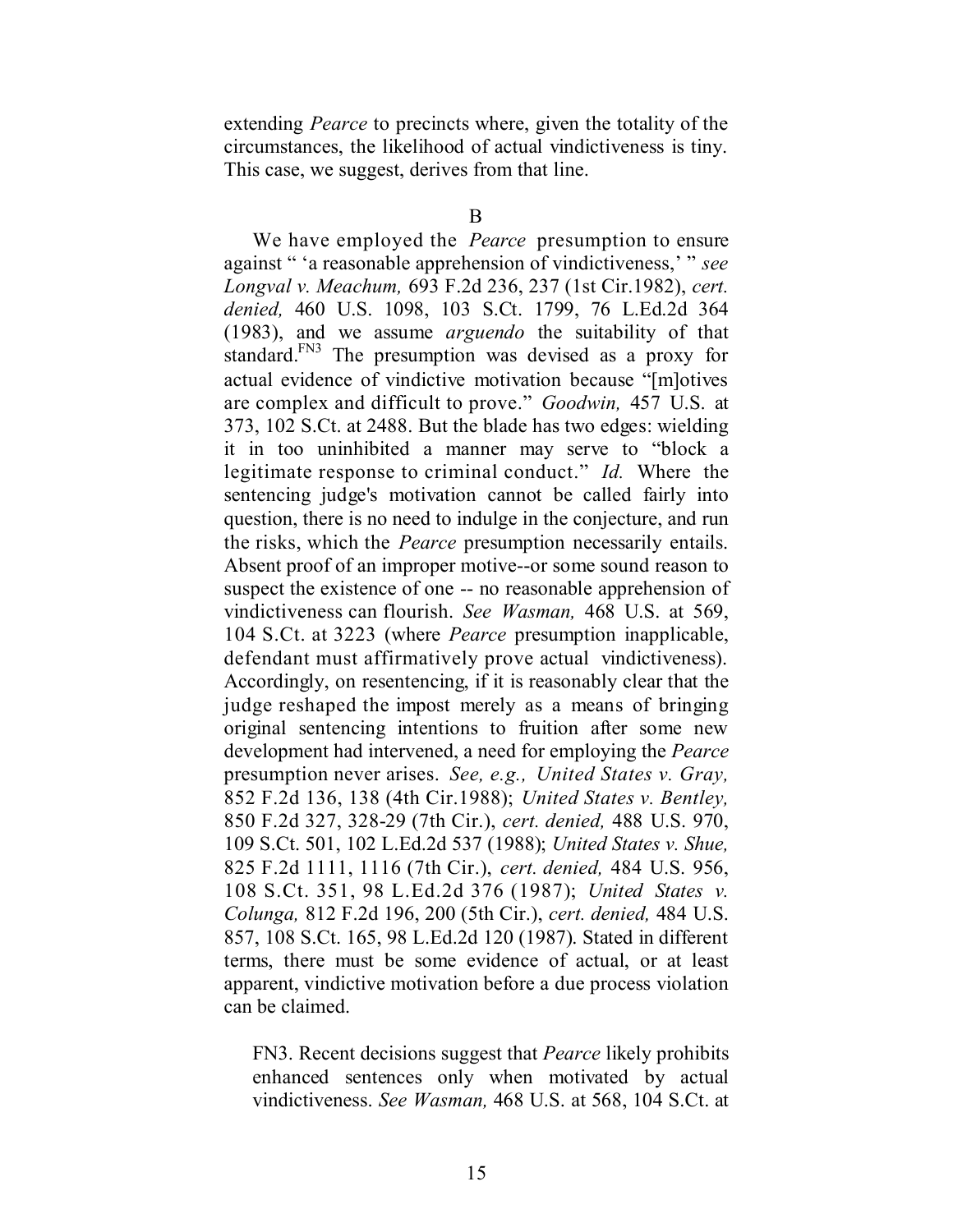3223 ("due process does not in any sense forbid enhanced sentences or charges, but only enhancement motivated by *actual vindictiveness* toward the defendant for having exercised guaranteed rights") (emphasis in original). Absent vindictiveness, enhanced sentences are constitutional despite any "incidental deterrent effect they might have on the right to appeal." *Chaffin,* 412 U.S. at 29, 93 S.Ct. at 1984. This focus may well presage the demise of "reasonable apprehension" as the benchmark for judging due process claims of retaliatory sentencing, *see Wasman,* 468 U.S. at 574, 104 S.Ct. at 3225 (Stevens, J., concurring), but that is a bridge which need not be crossed today.

This case is a fair exemplar. Here, the district court's adjustment of defendants' sentences on remand, fairly evaluated, does not signal retaliatory animus. Indeed, the authority to reshape a sentence when multicount convictions garner mixed reviews on appeal -- some affirmed, some reversed -- looms as an integral component of the trial judge's broad sentencing discretion. FN4 *See Wasman,* 468 U.S. at 563- 64, 104 S.Ct. at 3220-21. Society has a strong interest in ensuring that, in our criminal jurisprudence, punishment "will suit not merely the offense but the individual defendant." *Id.* at 564, 104 S.Ct. at 3220. The district court, in tailoring a sentencing package, protects this interest by considering a "breadth of information." *Id.* The offenses charged establish a permissible range of punishment and the court then designs the ultimate sentencing plan by considering the accused's actual conduct during the criminal enterprise, as well as his life, health, habits, and background. The myriad of other factors underlying the original sentence in a multiple count case are not necessarily altered when a defendant successfully appeals his conviction on one count. After an appellate court unwraps the package and removes one or more charges from its confines, the sentencing judge, herself, is in the best position to assess the effect of the withdrawal and to redefine the package's size and shape (if, indeed, redefinition seems appropriate). Seen in the light of these realities, retrofitting a sentence after a conviction is sustained in part and vacated in part seems altogether a sensible, fully legitimate response to criminal conduct.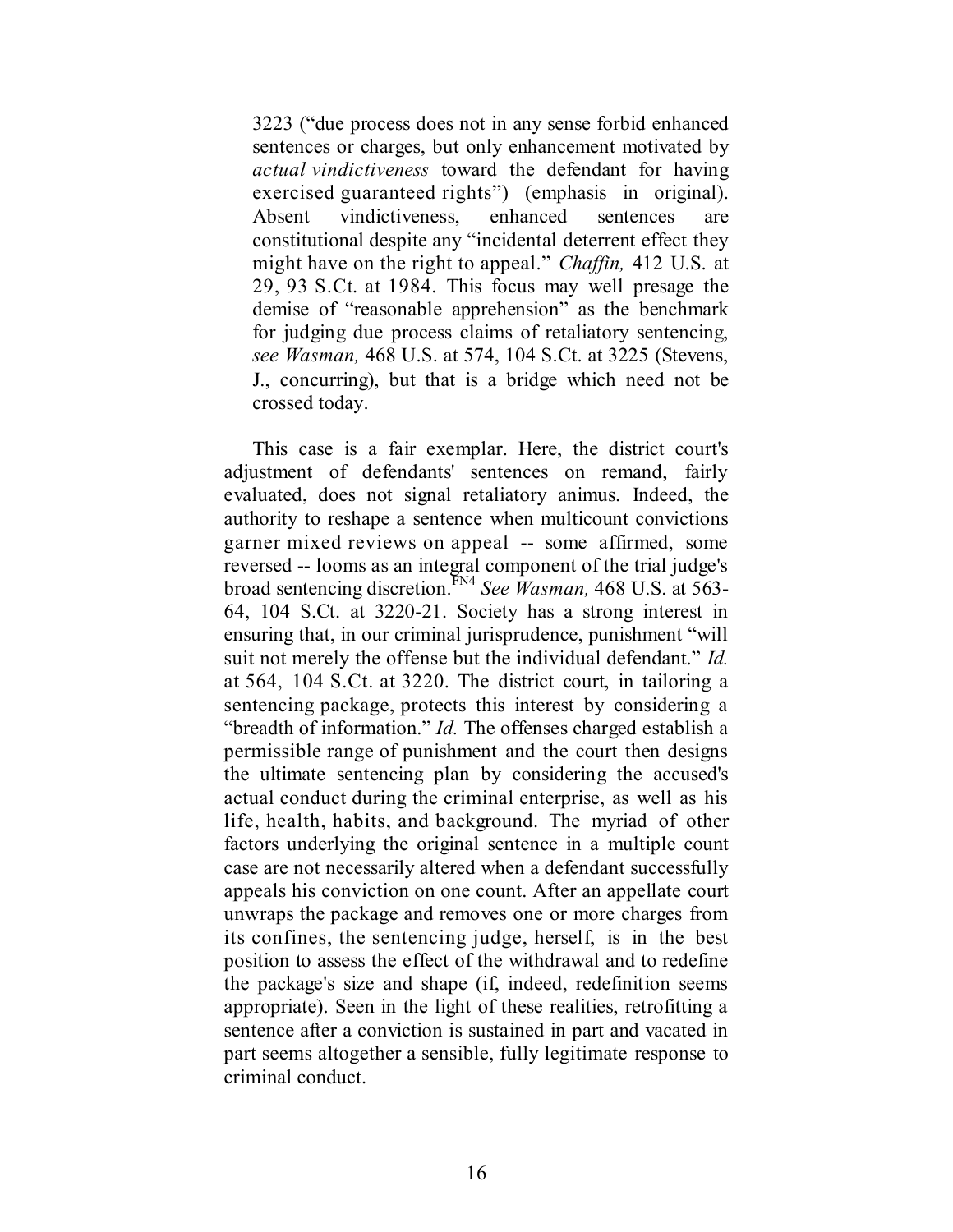FN4. The newly-mandated "guideline sentencing" which has overtaken the federal courts, *see generally Mistretta v. United States,* 488 U.S. 361, 109 S.Ct. 647, 102 L.Ed.2d 714 (1989); *United States v. Twomey,* 845 F.2d 1132 (1st Cir.1988), significantly cabins the district courts' discretion in structuring sentences, but does not entirely eliminate it. In any event, the guidelines were not applicable in the case.

Put another way, when a defendant is found guilty on a multicount indictment, there is a strong likelihood that the district court will craft a disposition in which the sentences on the various counts form part of an overall plan. When the conviction on one or more of the component counts is vacated, common sense dictates that the judge should be free to review the efficacy of what remains in light of the original plan, and to reconstruct the sentencing architecture upon remand, within applicable constitutional and statutory limits, if that appears necessary in order to ensure that the punishment still fits both crime and criminal. *See Bentley,* 850 F.2d at 328 ("whenever a reversal on appeal undoes a sentencing plan, or even calls the plan into question, the district court should be invited to resentence the defendant on all counts in order to achieve a rational, coherent structure in light of the remaining convictions"); *United States v. Diaz,* 834 F.2d 287, 290 (2d Cir.1987) (*Diaz II* ) (trial judge could change sentence on remand to carry out original intention), *cert. denied,* 488 U.S. 818, 109 S.Ct. 57, 102 L.Ed.2d 35 (1988); *United States v. Diaz,* 778 F.2d 86, 88-89 (2d Cir.1985) (*Diaz I* ) (court of appeals remanded for sentencing on affirmed counts when lower court's sentencing plan would otherwise be thwarted by successful appeal of other counts); *United States v. Busic,* 639 F.2d 940, 947 (3d Cir.), *cert. denied,* 452 U.S. 918, 101 S.Ct. 3055, 69 L.Ed.2d 422 (1981) (like *Diaz II*). $^{FN5}$  Notwithstanding the sparseness of the record of the original sentencing hearing, it seems plain that, following this court's order of remand, the district judge "simply used a different way to implement [her] original intention." *Bentley*, 850 F.2d at 328.<sup>FN6</sup>

FN5. There is some caselaw which--though perhaps distinguishable in terms of the breadth of the mandate emanating from the first appeal--may be read to stand for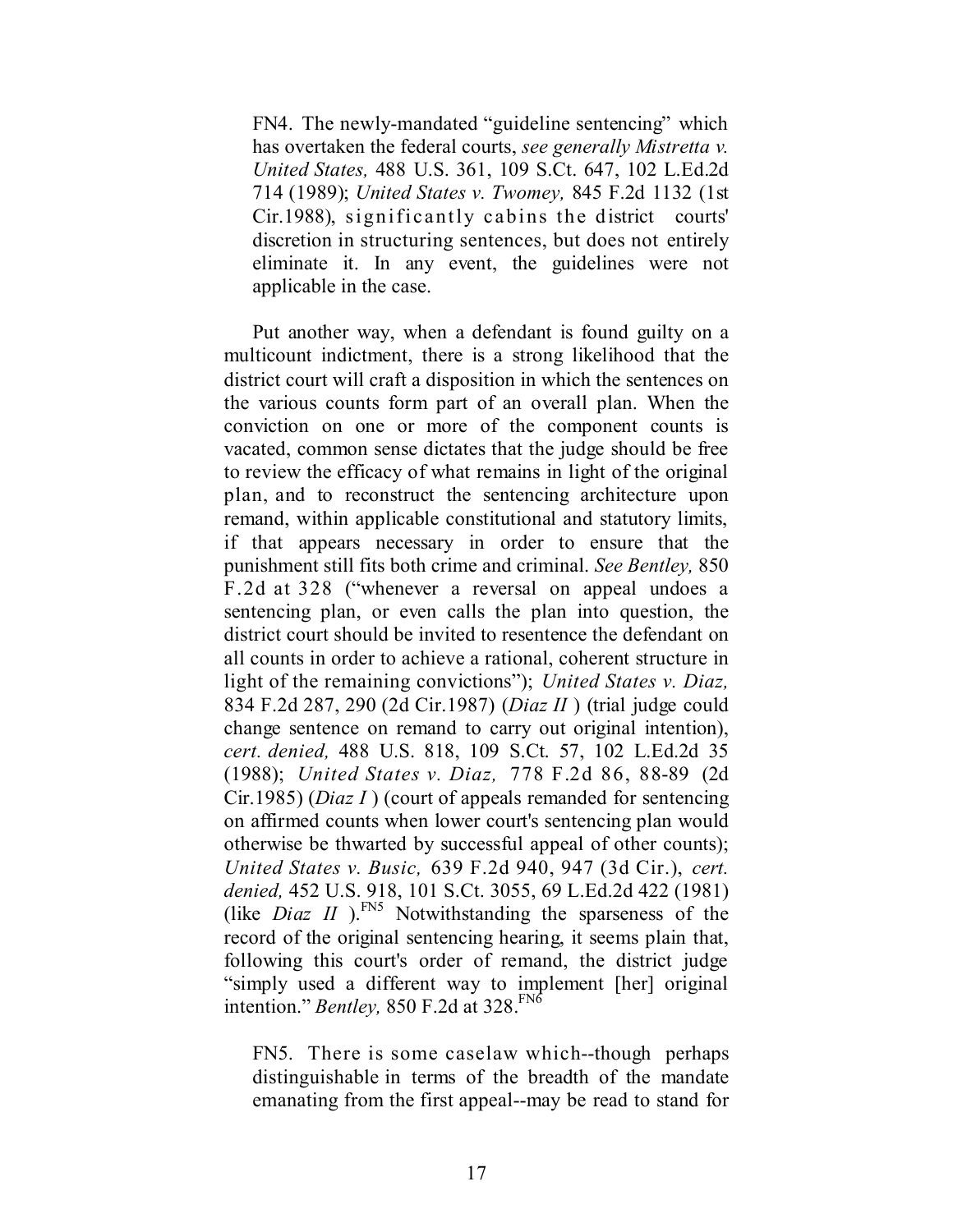the proposition asserted by appellants. *See United States v. Lewis,* 862 F.2d 748, 750 (9th Cir.1988) (authority to alter sentence on remand extended only to illegal portions, and did not empower district court to alter legal punishments previously imposed), *cert. denied,* 489 U.S. 1032, 109 S.Ct. 1169, 103 L.Ed.2d 227 (1989); *United States v. Henry,* 709 F.2d 298, 303, 306 (5th Cir.1983) (en banc) (similar). To the extent these decisions are inconsistent with today's opinion, we reject them.

FN6. At resentencing, the judge did allude to her original intentions. Regarding Pimienta-Redondo, she stated:

Let me state, Mr. Redondo, to you that.... when I imposed the original sentence which was a total term of 10 years I thought of it long and hard, and I still think that was a fair sentence given your individual circumstances, your prior conviction, and [the] nature of the offense.

Now, today, I have re-thought that. I have re-thought it also after your allocution given to me today, and I have left a term of 10 years. I have considered your circumstances, I have considered the nature of the offense and the aggravating circumstance that you in the past committed this same type of offense.

Regarding Pupo, the judge said at resentencing:

And as in the case of Mr. Pimienta, I must express that I understand that the Court is not increasing the sentence, that the Court always intended this defendant for the offense committed to serve the period of years that I have imposed, that he has a prior conviction, and taking into account his individual background, his prior conviction, and the nature of this offense I believe on this single count this is a fair and a reasonable sentence.

Granted, it would have been preferable if the judge had articulated her sentencing plan earlier. Still, this omission was not constitutionally dispositive.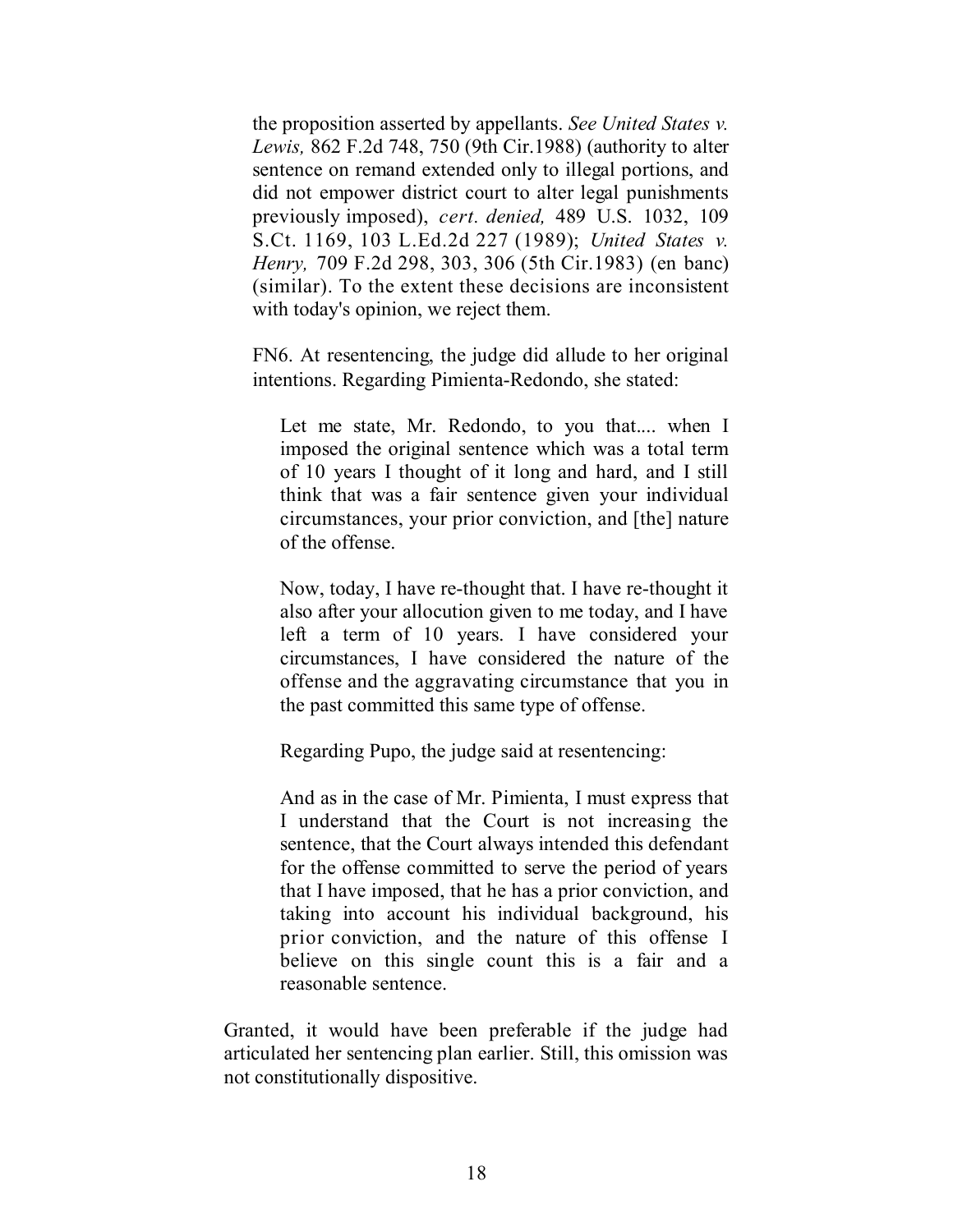Defendants place the cart before the horse by arguing that accepting the judge's explanation would create an appearance of vindictiveness likely to chill the incentive to appeal convictions. The Supreme Court has ruled that unless vindictiveness (proven or reasonably presumed) underlies an enhanced sentence, any such "chilling effect" is without constitutional significance. *See Chaffin,* 412 U.S. at 29-35, 93 S.Ct. at 1984-1987. Moreover, the record in no way contradicts the thesis that there was an original sentencing plan. The judge's announcement of original sentencing intentions, though articulated after the fact, *see supra* note 6, bore all the hallmarks of plausibility. It finds support, for example, in the presentence investigation reports presented at the first sentencing hearing. We think it especially significant that these reports characterized the interdicted conduct as a unitary offense and set forth an evaluation not for each count, but rather for the "instant offense."

Nor is this a case where a disadvantage, not adequately explicable by reference to the judge's sentencing plan, has inured to defendants' detriment. Quite the contrary seems true: the arguments in favor of allowing the trial court to wield discretion are strongest where, as here, retrofitting does not serve to work a net increase in the accused's aggregate punishment. *See, e.g., Gray,* 852 F.2d at 138 ("resentencing will not be considered vindictive if the ultimate sentence for one or more counts does not exceed that given for all counts sentenced at the conclusion of the first trial") (footnote omitted); *Bentley,* 850 F.2d at 328; *United States v. Cataldo,* 832 F.2d 869, 874-75 (5th Cir.1987), *cert. denied,* 485 U.S. 1022, 108 S.Ct. 1577, 99 L.Ed.2d 892 (1988); *United States v. Hagler,* 709 F.2d 578, 579 (9th Cir.), *cert. denied,* 464 U.S. 917, 104 S.Ct. 282, 78 L.Ed.2d 260 (1983); *Busic,* 639 F.2d at 951 n. 12; *cf. United States v. Norton,* 657 F.2d 1003, 1004 (8th Cir.1981) (per curiam) (total time decreased under second sentence).

Pupo's situation exemplifies the lack of cognizable prejudice. He faces the same incarcerative prospect after the resentencing (twelve years to serve on the affirmed count) as after the original sentencing (six years to serve on each of two counts, strung together consecutively). There has been no suggestion that his 12-year sentence exceeds the statutory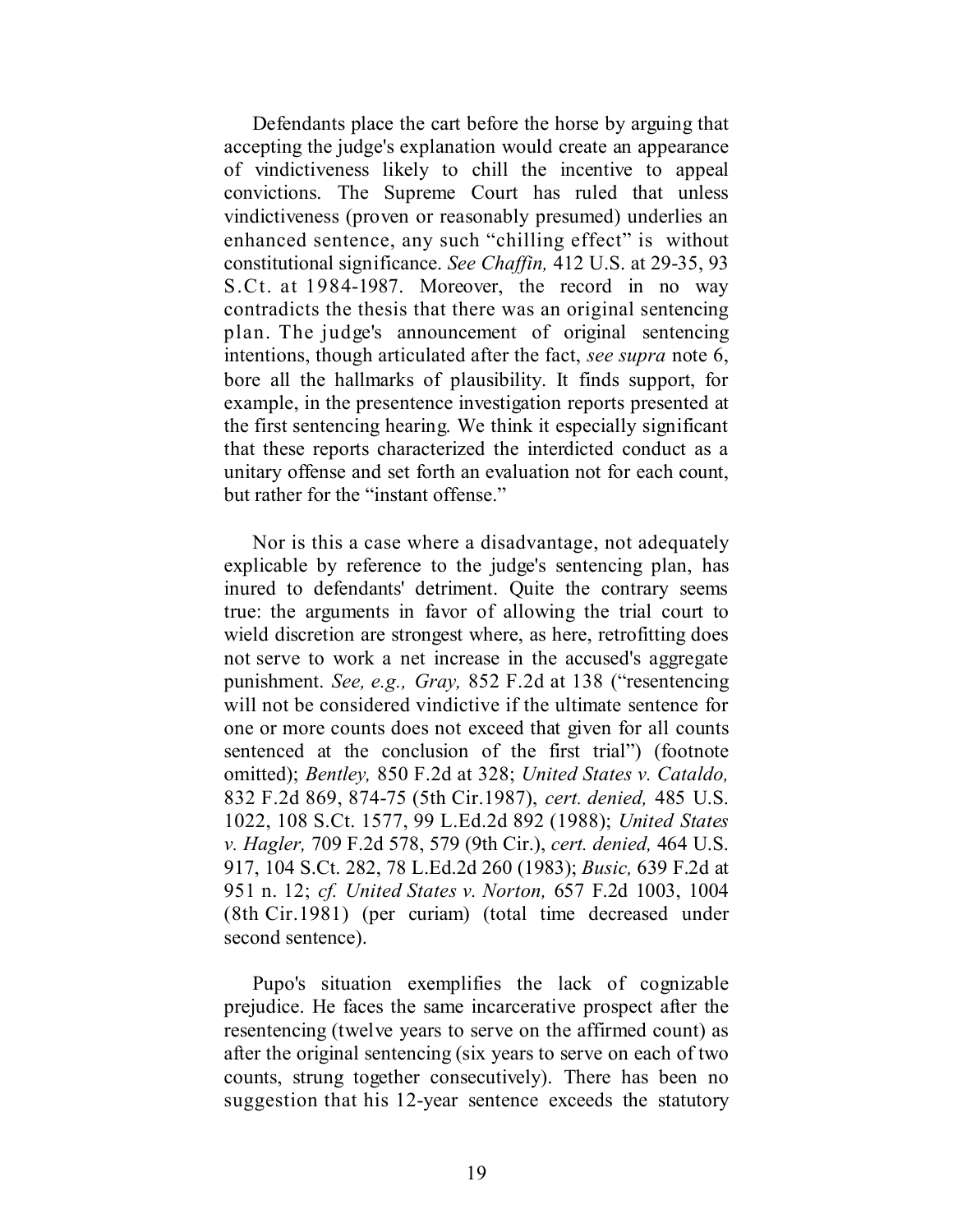maximum for the remaining count, or that retrofitting the sentence otherwise caused him some further detriment, say, postponing the likely date of parole or rendering good-time credits less attainable. In real-world terms, the sentence was not "enhanced" at all. Consequently, no reason existed to refrain from giving weight to the judge's explanation. The same generalizations apply to Pimienta-Redondo.

On this record, then, we have not the slightest reason to doubt the judge's explanation. The sentences imposed after remand were sufficiently within the integument of the district court's original sentencing plan that neither Pupo nor Pimienta-Redondo could have had any reasonable apprehension that harsher punishment was meted out in retaliation for claiming an appeal. Under the circumstances of this case, a presumption of vindictiveness is unwarranted.

A simple illustration highlights the practical value of this approach and strongly suggests why it must be correct. Assume that the district judge had originally concluded that Pupo should spend six years in jail for his part in this drugrelated enterprise, and had sentenced him to six years' imprisonment on Count I and a term of probation on Count II. If the *Pearce* presumption applied, then Pupo would not spend a day behind bars after reversal of his Count I conviction. $F<sup>N7</sup>$  Such a result can scarcely be said to mirror the judge's original sentencing intentions, to honor the societal interest in condign punishment, or to be a necessary concomitant to treating a defendant fairly. Neither the due process clause nor *Pearce* circumscribes the district court's sentencing discretion so severely, or mandates so bizarre an outcome, where the likelihood of actually vindictiveness is demonstrably small.

FN7. It is no answer to suggest that district judges should guard against appellate disruption of sentencing packages by making all sentences run concurrently. The availability of consecutive, deferred, and/or suspended sentences, and their judicious use, have historically been important accoutrements of the district courts' broad sentencing authority.

Also see, Arthur W. Campbell, *Law of Sentencing*, § 8:2, at 236-37 (Harsher sentence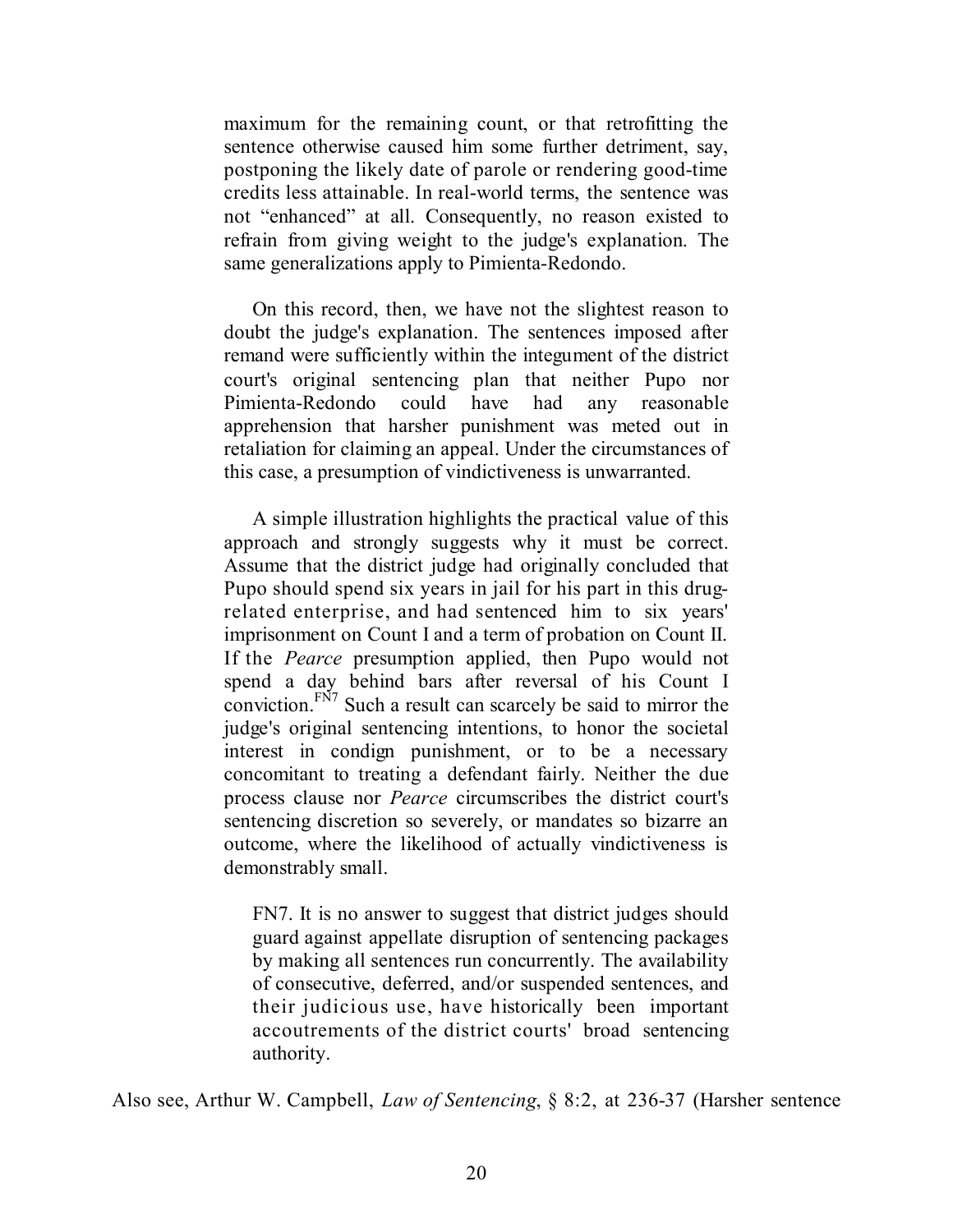after invalid conviction)  $(3<sup>rd</sup>$  ed. 2004).

[¶32] In *Jones v. State*, 2003 WY 154, ¶¶ 12-13, 79 P.3d 1021, 1025-26 (Wyo. 2003), this Court spoke at length about the general principles that we believe apply in all sentencing proceedings:

> While the focus of our review is for an abuse of discretion, it is frequently important that the record be reasonably clear with respect to the findings of the district court in its sentencing decision, in order that meaningful appellate review can be achieved. The ABA Standards for Criminal Justice: Sentencing, (3rd ed.1994), provide this guidance:

Standard 18-6.5 Sentencing for more than one offense

(a) A sentencing court should impose a sanction appropriate to the offense of conviction and should not consider other offenses of which the defendant was not charged, which were dismissed prior to determination of guilt, or of which the defendant was acquitted.

(b) In sentencing an offender convicted of multiple offenses, a sentencing court ordinarily should impose a consolidated set of sentences that appropriately takes into account the offender's current offenses and criminal history.

(c) In sentencing an offender for offenses that were part of an episode,

(i) a sentencing court should not increase the severity of the sentence or change the type of sanction merely as a result of the number of counts or charges made from a single episode, and

(ii) where the separate offenses are not merged for sentencing, a sentencing court should consider imposition of sanctions of a type and level of severity that take into account the connections between the separate offenses and, in imposing sanctions of total confinement, ordinarily should designate them to be served concurrently.

(d) In sentencing an offender for an offense graded by the amount of money or property involved, a sentencing court ordinarily should determine the appropriate sentence by treating the offense as a single offense and determining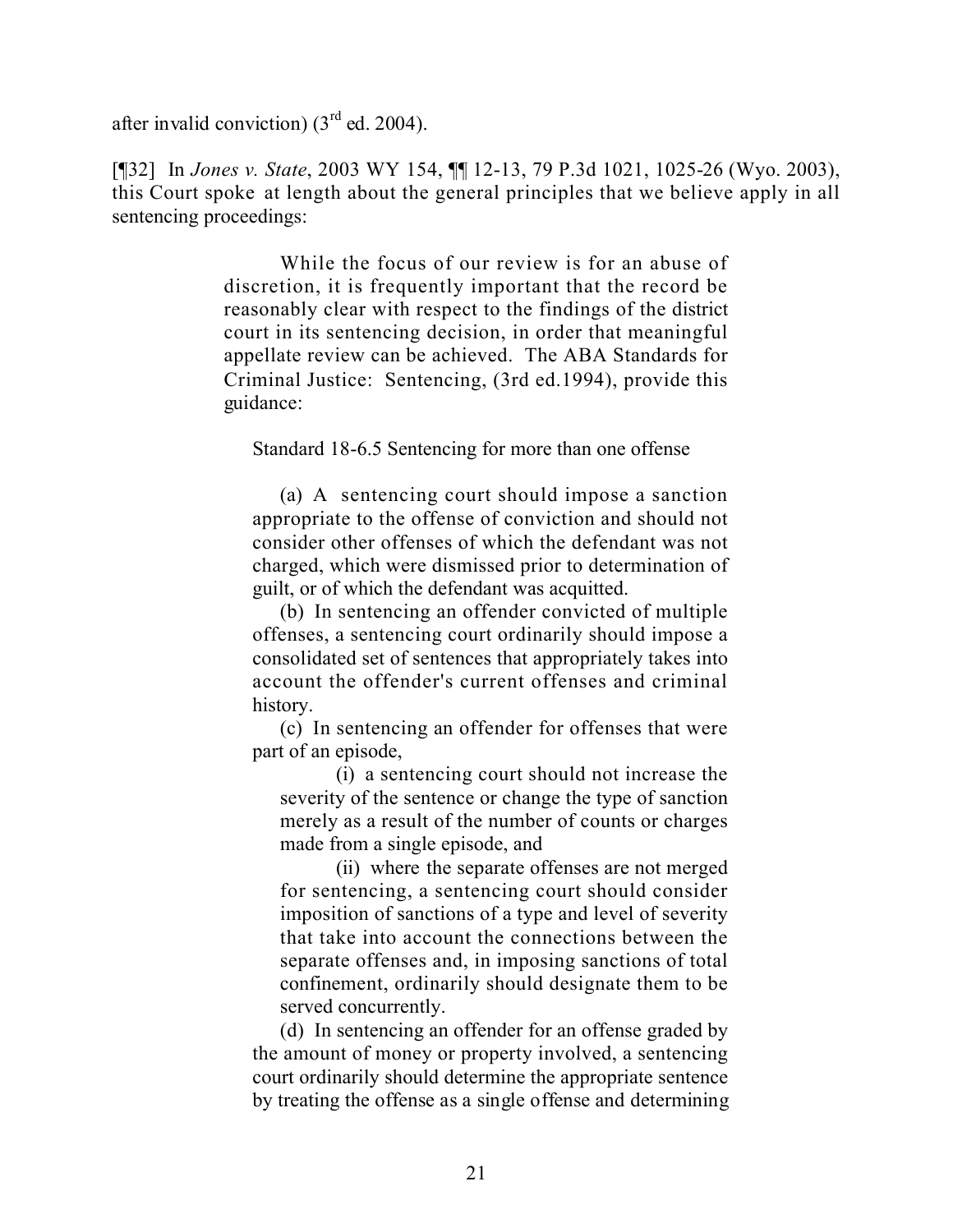its gravity by cumulating the amounts of money or property in the separate offenses.

(e) In sentencing an offender for multiple offenses not within (c) or (d), a sentencing court should be guided by the presumptive sentence derived by reference to the sentence appropriate for the most serious current offense. Under guidance from the agency performing the intermediate function, a sentencing court may impose an enhanced sentence by treating other current offenses as part of an offender's criminal history or as factors aggravating the most serious offense.

(f) When multiple sentences of total confinement are to be served consecutively, a sentencing court should impose sentences that do not exceed a total term reasonably related to the gravity of the offenses.

(g) In sentencing an offender who is subject to service of a prior sentence, a sentencing court should take into account the unexecuted part of the prior sentence in shaping a consolidated set of sentences.

A resource manual from the National Judicial College provides these additional suggestions:

Outline for Imposition of Sentence

In imposing sentence, it is important that you address all of the necessary issues. For ease in assuring that is done, you may wish to use the following outline:

1. **Basis for Decision**: Explain the information that you have considered, e.g., presentence report, testimony at trial, testimony at hearing.

2. **Nature of the Offense**: Include the statutory punishment range.

3. **Factors**: Enumerate the statutory aggravating and mitigating factors that you find detailing the evidence which supports each. If the factors are not statutory, articulate the findings and evidence which form the basis for the decision.

4. **Victim Impact**: Address the harm to the victim.

5. **Nature of the Offender**: Detail the offender's background and your appraisal of the offender given your observation of the offender during the trial and sentencing hearing (and the offender's testimony if applicable).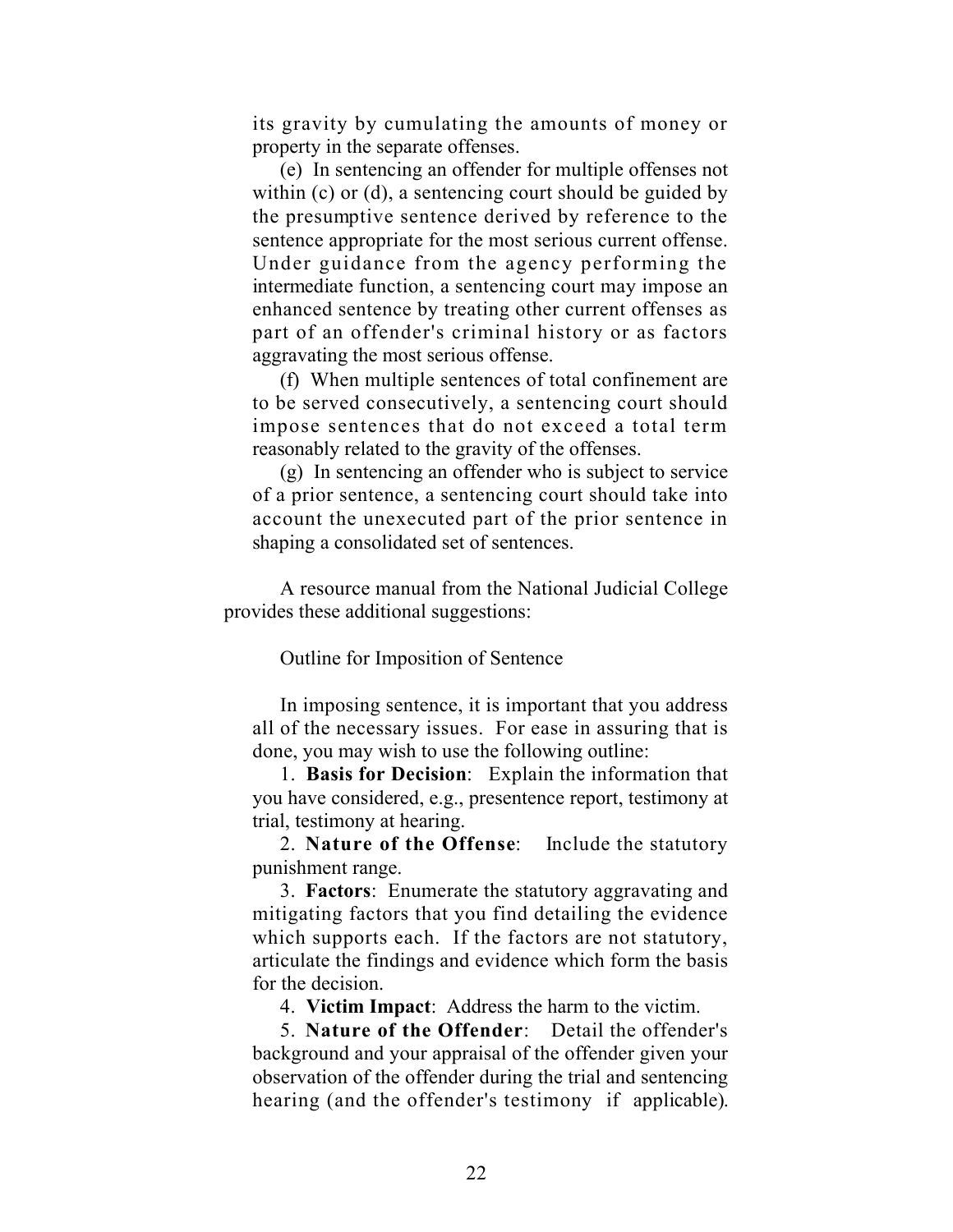Appropriate details include credibility, remorse, attitude, tendencies, industry, health, general moral character, and habits, including drug and alcohol use. Inappropriate details include certain lifestyle choices, race, gender, ethnicity, and decision to demand trial.

6. **Announcement of Sentence**: Announce the term, the range, if appropriate, and the manner of service. If your sentence involves conditions that the offender must satisfy, detail them individually. If the sentence requires follow-up court appearance, announce the date.

#### **Imposing Sentences for Multiple Offenses**

When an offender is convicted of more than one offense, you must not only determine the appropriate sentence for each offense, but you also must determine whether the sentences should run concurrently or consecutively. State law generally establishes what you must find to impose sentences consecutively. Therefore, when faced with an offender with multiple offenses, after determining the appropriate sentence for each, you should determine whether, under the circumstances, you should impose a concurrent or consecutive sentence.

Generally, to impose consecutive sentences, you must make some finding of an aggravating circumstance that the legislature has established. It is recommended that you specify the exact statutory reasons that a consecutive, rather than a concurrent, sentence has been imposed for all the reasons illustrated above.

Penny J. White, *Sentencing Guide for State Trial Judges*, at 43-44, The National Judicial College (1998).

[¶33] Applying the above-cited authorities here, I conclude that the district court erred in simply editing out the two convictions that we reversed in Baker's appeal. While a "fullblown resentencing hearing" was not required, although the extent of any such hearing was most certainly within the broad discretion of the district court, a minimal requirement was that the district court re-weigh the sentences imposed in light of our decision to reverse two of Baker's six felony convictions. The district court declined to exercise its discretion, attributing to this Court's mandate on reversal a prohibition that he could do so. Such language was not included in our opinion, nor can it fairly be drawn from it. Thus, I deem the sentence imposed to be "illegal" as contemplated by W.R.Cr.P. 35(a),